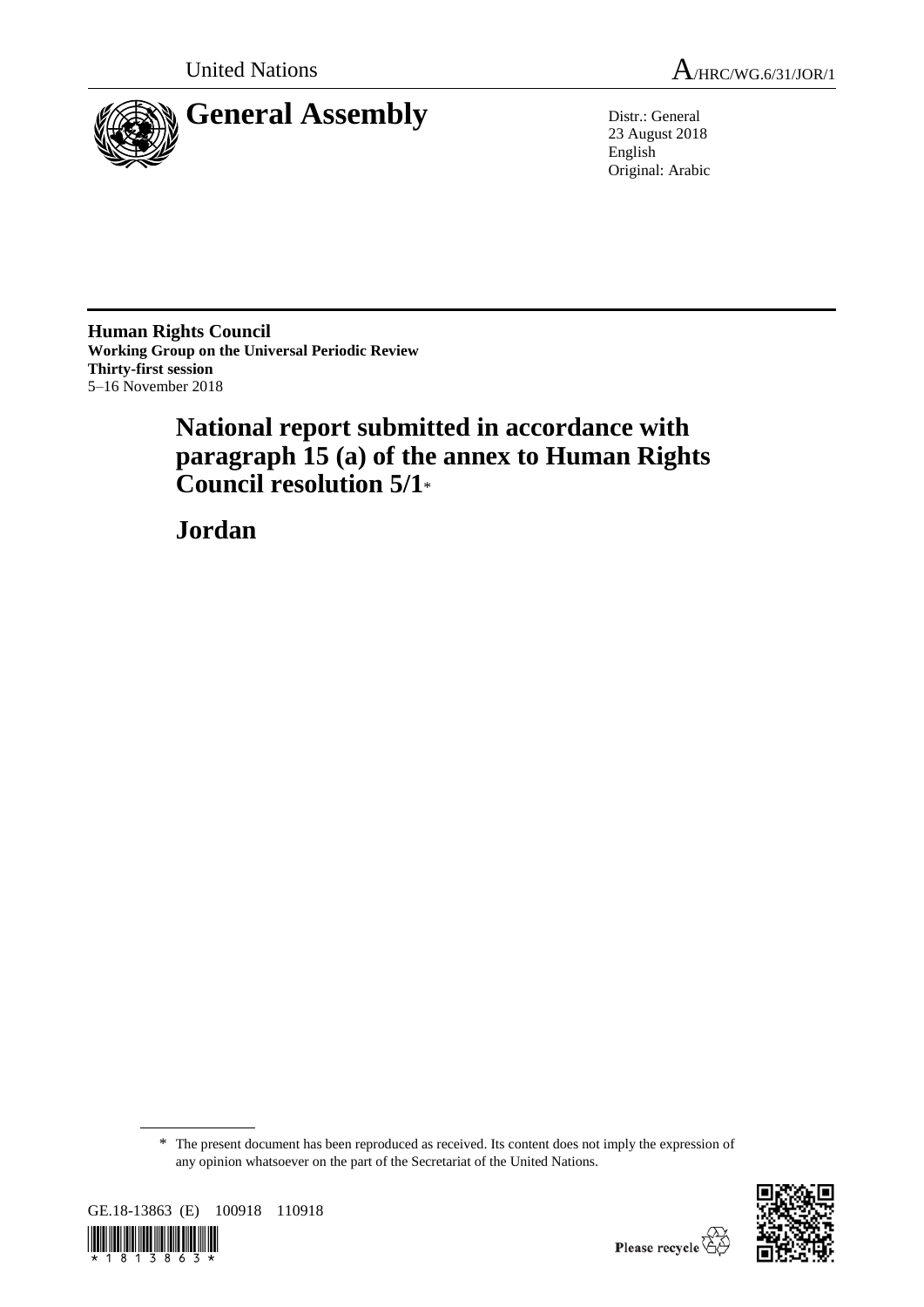# Contents

|       |                                                                                     | Page           |
|-------|-------------------------------------------------------------------------------------|----------------|
| L     |                                                                                     | $\overline{3}$ |
| П.    |                                                                                     | 3              |
| Ш.    | Most significant developments in the human rights situation since the second review | $\mathcal{F}$  |
| IV.   |                                                                                     | 5              |
| V.    |                                                                                     | 5              |
| VI.   |                                                                                     | 21             |
| VII.  |                                                                                     | 21             |
| VIII. |                                                                                     | 22             |
| IX.   |                                                                                     | 22             |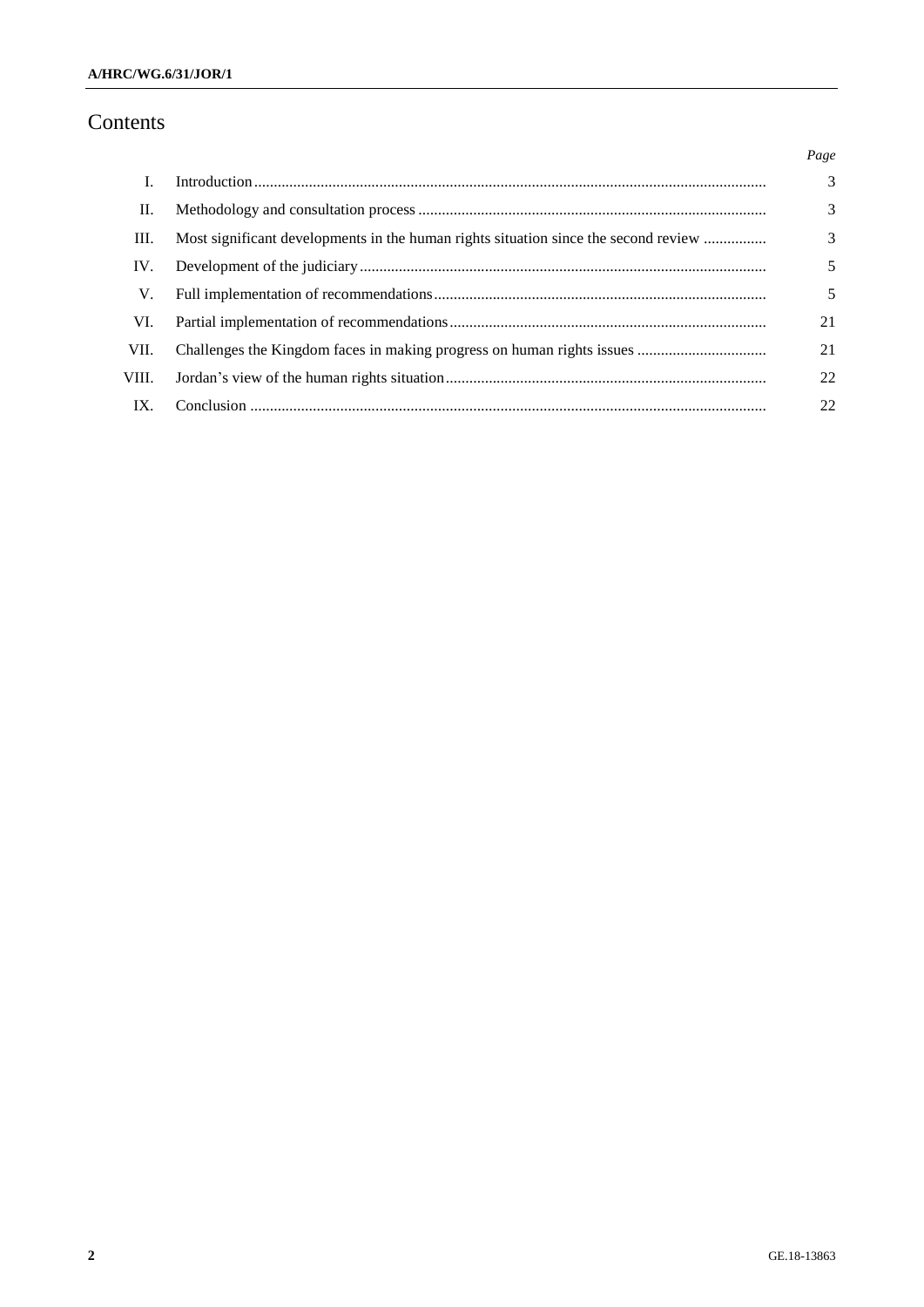# **I. Introduction**

1. Pursuant to an approach based on respect for and promotion of human rights and the consolidation of its lofty principles and values, the Kingdom adopts policies to protect and promote human rights and fundamental freedoms, adhering to lofty human rights standards. It submits its third report to the Universal Periodic Review of the human rights situation in the Kingdom in fulfilment of its international obligations and commitments, including the most recent developments and progress made in the human rights system.

2. Through analysis and study of the recommendations of the second review, the Jordanian Government has taken practical measures that reflect the extent of the response to the Universal Periodic Review in the form of preparation of a matrix of the tasks and priorities for each concerned authority to implement the recommendations within its competence. This matrix also included measurement tools, performance indicators and the challenges to implementation to be overcome in order to fulfil commitments when the Hashemite Kingdom of Jordan submitted its second report, adopted in March 2014.

# **II. Methodology and consultation process**

3. The third national report was prepared in accordance with the established guidelines, the guidance note and national consultation methodology. A series of consultation meetings was held with the concerned parties — official and national institutions, civil society organizations and NGOs — to collect information on the recommendations accepted by the Kingdom in the second review period. A drafting committee was formed to prepare the report in accordance with the guidance note.

4. The meetings were organized by the Office of the Government Coordinator for Human Rights in the Office of the Prime Minister with the participation of stakeholders,<sup>1</sup> such as civil society alliances, the National Centre for Human Rights, the National Assembly, national institutions and international agencies, including the Danish Institute and the Office of the United Nations High Commissioner for Human Rights (OHCHR), in the presence of trade unionists and academic specialists, and took place between 2014 and 2018 with a view to coordination between the Government and those bodies. In this context, 11 discussion meetings were held (annex 1) in the presence of all the parties to discuss the progress made in implementing the recommendations and to hear the opinions, proposals and recommendations of stakeholders about the national report for the review of the human rights situation in the Kingdom.

5. The Drafting Committee prepared the initial draft of the report, which was presented to several alliances and stakeholders and to the National Centre for Human Rights. The committee received responses that were taken into account during the drafting of the report.

# **III. Most significant developments in the human rights situation since the second review**

# **Normative and institutional developments relating to the promotion and protection of human rights**

# **1. Normative developments**

6. Much legislation aimed at the promotion and protection of human rights has been adopted and amended (annex 2).

### **2. National policies, strategies and plans**

7. The Kingdom has adopted many national policies, strategies and plans that are compatible with human rights principles and national, regional and international standards for the promotion of various civil, political, economic, social, cultural and environmental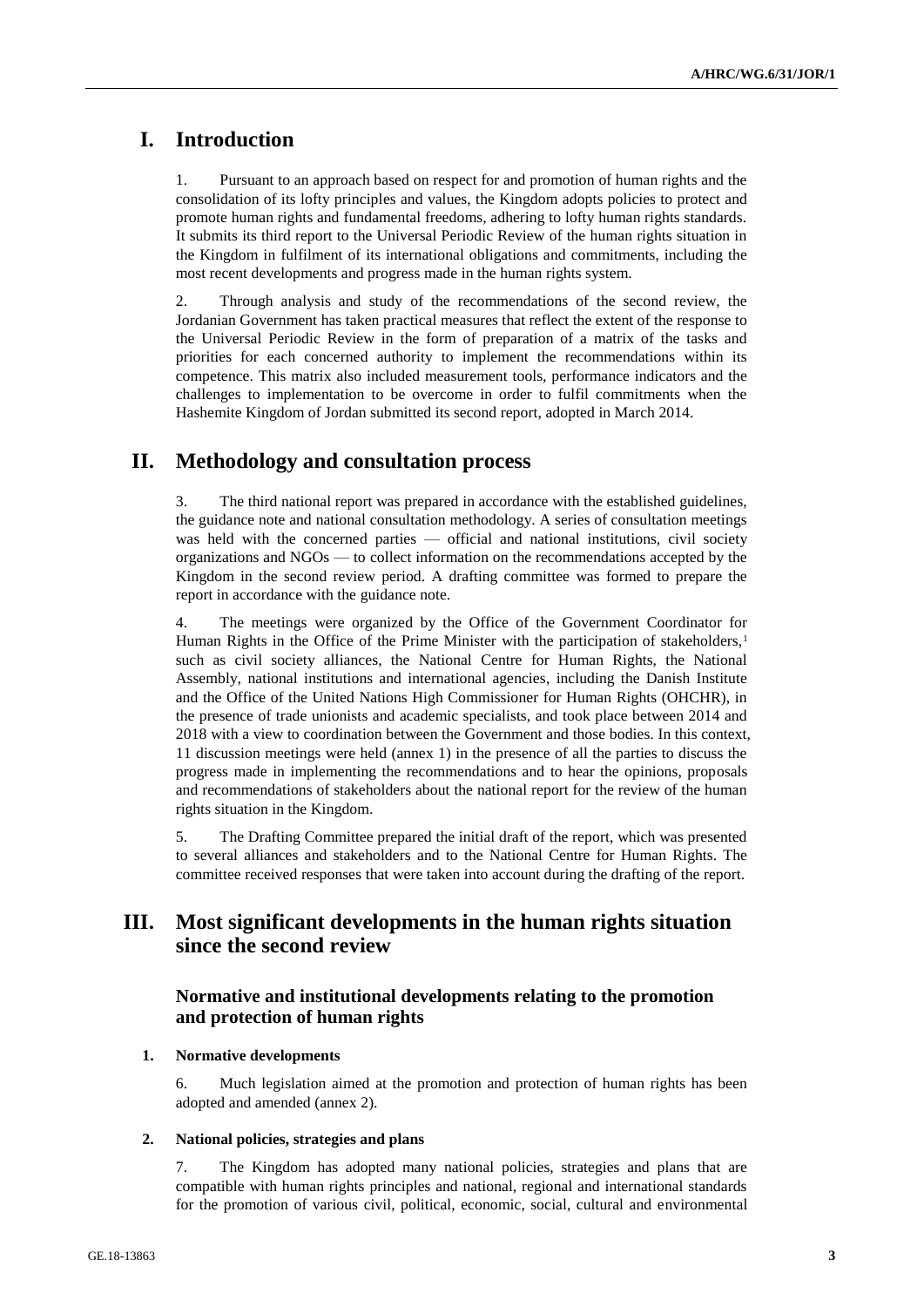rights, including: the Comprehensive National Human Rights Plan 2016–2025 (annex 3), the National Plan for the Implementation of Security Council Resolution 1325 (annex 4), the National Plan for Implementation of the Sustainable Development Goals 2030 (annex 5), the National Plan to Counter Extremism 2014 (annex 6), the Jordanian Response Plan to the Syrian Crisis 2017 (annex 7), the Strategic Plan for Education 2018–2022 (annex 8), the National Strategy for Persons with Disabilities Second Phase 2010–2015 (annex 9), the Implementation Plan to Strengthen the Institutional Response to Domestic Violence Cases 2016–2018 (annex 10), the draft national strategy for Jordanian women 2020–2030 (under consideration), the Jordanian National Strategy for the Elderly 2018–2022 (annex 11), the National Agricultural Development Strategy 2016–2025 (annex 12), the draft national strategy for the prevention of human trafficking 2018–2021 (under consideration), the Criminal Justice Strategy 2017–2019 (annex 13), and the National Strategy for Juvenile Justice 2017–2019 (annex 14).

# **3. Institutional framework**

8. The Jordanian Government has worked to support and strengthen the institutional framework for the respect of human rights and fundamental freedoms. In addition to the existing institutions, such as national institutions, departments and units in a number of ministries, several institutions and bodies have been established to promote and protect human rights, including:

- **Government Transparency Unit, Ministry of Planning and International Cooperation**. <sup>2</sup> The Unit aims to assist governmental, non-governmental and national bodies in joint follow-up of Jordan's commitments within the framework of the Open Government Partnership to redefine the relationship between citizen and State by enhancing the concepts of government transparency, accountability, participation of the people and free access to information and by harnessing new technology to promote good governance.
- **Complaints and Human Rights Office, Directorate General of the**  Gendarmerie:<sup>3</sup> It aims to provide training on human rights standards, awareness of and education on basic rights and to follow up complaints.
- **Specialized Human Rights Training Centre, Public Security Directorate:**<sup>4</sup> It aims to strengthen and build the capacity of personnel dealing with human rights issues, to raise awareness and qualify officers and human rights workers through training programmes, workshops and cooperation with friendly countries to encourage respect for human rights.
- **Integrity and Anti-Corruption Commission**: <sup>5</sup> The Commission aims to improve the political and administrative system by seeing that it does not stray from the principles of national integrity, which endeavour to serve citizens and preserve their dignity, rights and property by ensuring that legislation is applied and that it works transparently to apply the principles of justice, equality and equal opportunities, combatting corruption in all its forms and protecting citizens' rights, the aim of which is to guarantee adherence to the principles of national integrity and fighting corruption by putting into effect the system of values and rules of conduct in public administration.
- **Cybercrime Unit, Public Security Directorate**: 6 It spreads awareness and guidance to all sections of society to avoid becoming victims of cybercrime, in addition to holding training courses for all public security employees and civil society institutions. It also seeks to create a secure electronic environment for all governmental and civil society institutions.
- **Government Coordinator for Human Rights, Office of the Prime Minister**: <sup>7</sup> The Office of the Coordinator seeks to strengthen the concept of the human rights system through the dissemination of a human rights culture, following up the implementation of recommendations approved by the Kingdom during the discussion of national reports to meet international obligations in the Human Rights Council. In addition, a higher committee has been set up to prepare and draw up the comprehensive national human rights plan and to involve trade unions, parties, national institutions and civil society institutions. Preparation of the plan focused on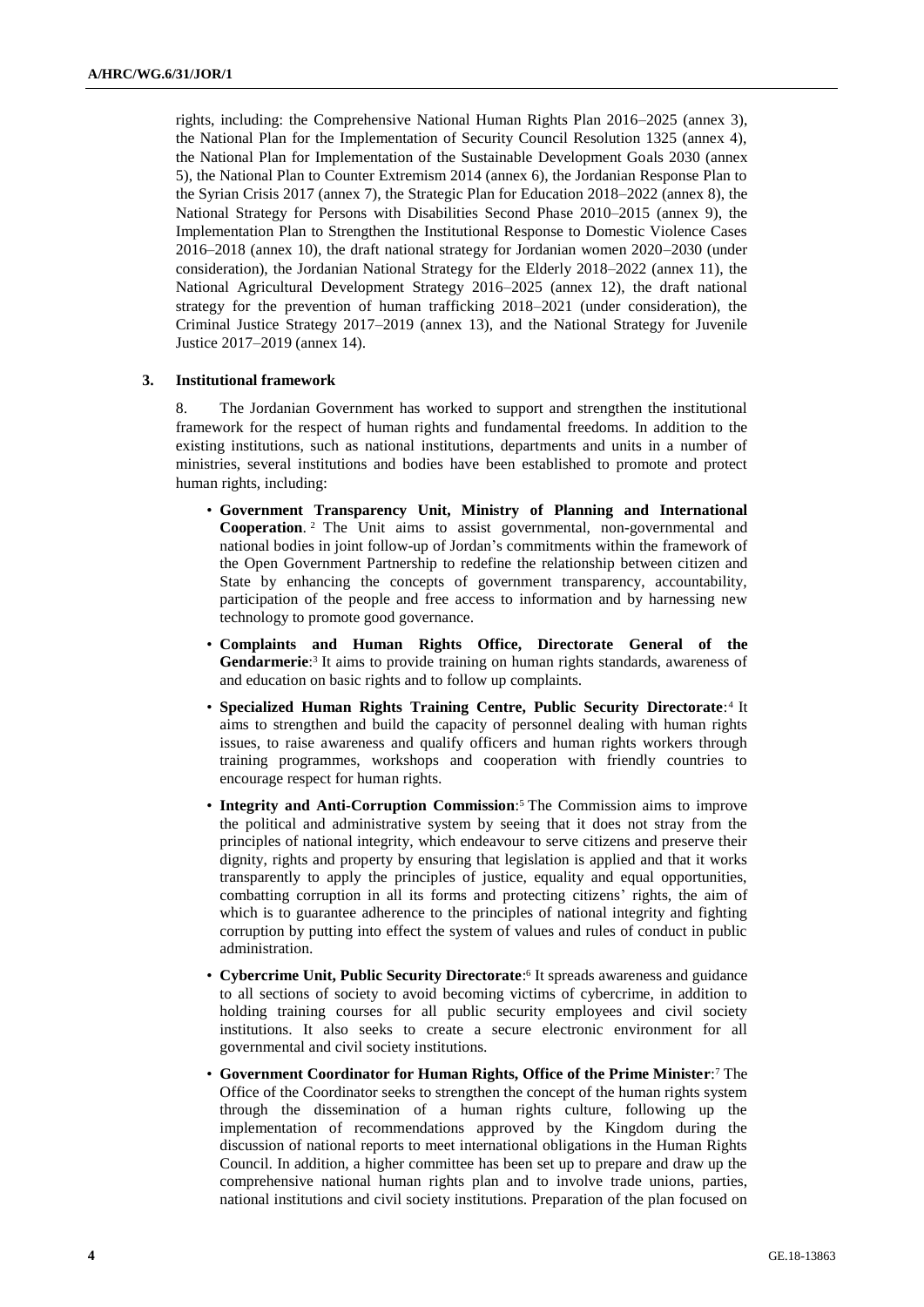the outcomes of these meetings and consultations, in addition to the stipulations of Islamic law and divine messages about human rights and preserving human dignity, and on coordination to hold many consultative and other meetings with the participation of a number of international and civil society institutions to discuss the recommendations of the Universal Periodic Review report on human rights, to which Jordan is committed. The Human Rights Coordinating Methodology was also prepared. It is based on highlighting the positive aspects of the Jordanian State and what has been achieved in all areas, whether in terms of legislation, policies or practices.

- Human Trafficking Unit, Public Security Directorate:<sup>8</sup> Its functions include receiving and verifying complaints and identifying victims, in addition to providing victims with protection, accommodation and psychological care services, securing tickets for voluntary departure, and awareness campaigns for employers and expatriate workers. In 2017, 309 complaints were submitted to the Directorate; there were 23 legally designated cases of trafficking in human beings; and some 175 victims were accommodated by Dar Al Karama and the Jordanian Women's Union.
- Human Trafficking Unit, Ministry of Labour:<sup>9</sup> It aims to investigate violations against workers. In 2016, 336 complaints were submitted to the department and transferred to the public prosecutor in cooperation with the investigation department of the Human Trafficking Unit, and 27 cases of human trafficking in human beings were detected. Inspection visits to recruitment agencies for domestic workers and factory workers in certified industrial zones and to companies have been intensified and suspicions of trafficking in human beings have been investigated. In 2017, there were 106 inspection visits. Moreover, a house was opened to accommodate victims of human trafficking by Dar Al Karama and the Jordanian Women's Union. In 2017, 175 victims of trafficking were accommodated, while in 236 different cases that did not reach the level of human trafficking, legal action was taken against employers under the provisions of the Employment Act.

# **IV. Development of the judiciary**

9. According to the discussion papers of His Majesty the King, especially the sixth discussion paper (annex 15) entitled "The rule of law is the basis of a civil state", which is based on the fact that the advanced State protects the rights of its citizens, that is the true basis on which democracies, prosperous economies and productive societies are built and the guarantor of individual and public rights and an effective framework of public administration, while the principle of the rule of law means that all individuals, institutions and authorities are subject to the law. It is the duty of every institution to protect and promote the rule of law, which provides the foundation of prudent administration that applies justice, equality and equal opportunities. The operation of this system is the basis for tackling the extremism invading the region, mainly targeting young people, as a result of global, regional and local conditions.

10. A Royal Commission was formed to develop the judicial authorities and strengthen the rule of law, and conducted a comprehensive review and evaluation of the judicial authorities. It drew up a set of recommendation for improving the judiciary and the business environment, including recommendations to promote modernization of the administration of justice, ensure effective justice for citizens, enhance the independence of the judiciary and judges and to establish an economic chamber for commercial cases of economic importance, in addition to amending a body of legislation to ensure harmonization of human rights standards in national legislation.

# **V. Full implementation of recommendations**

### **Rights of women (recommendations 48 and 55)**

11. Article 308 <sup>10</sup> of the Criminal Code, exempting a rapist from punishment if he marries his victim, was repealed under amended Act No. 27 of 2017. Emphasizing that marriage is prohibited without full and free consent with no defects in order to ensure that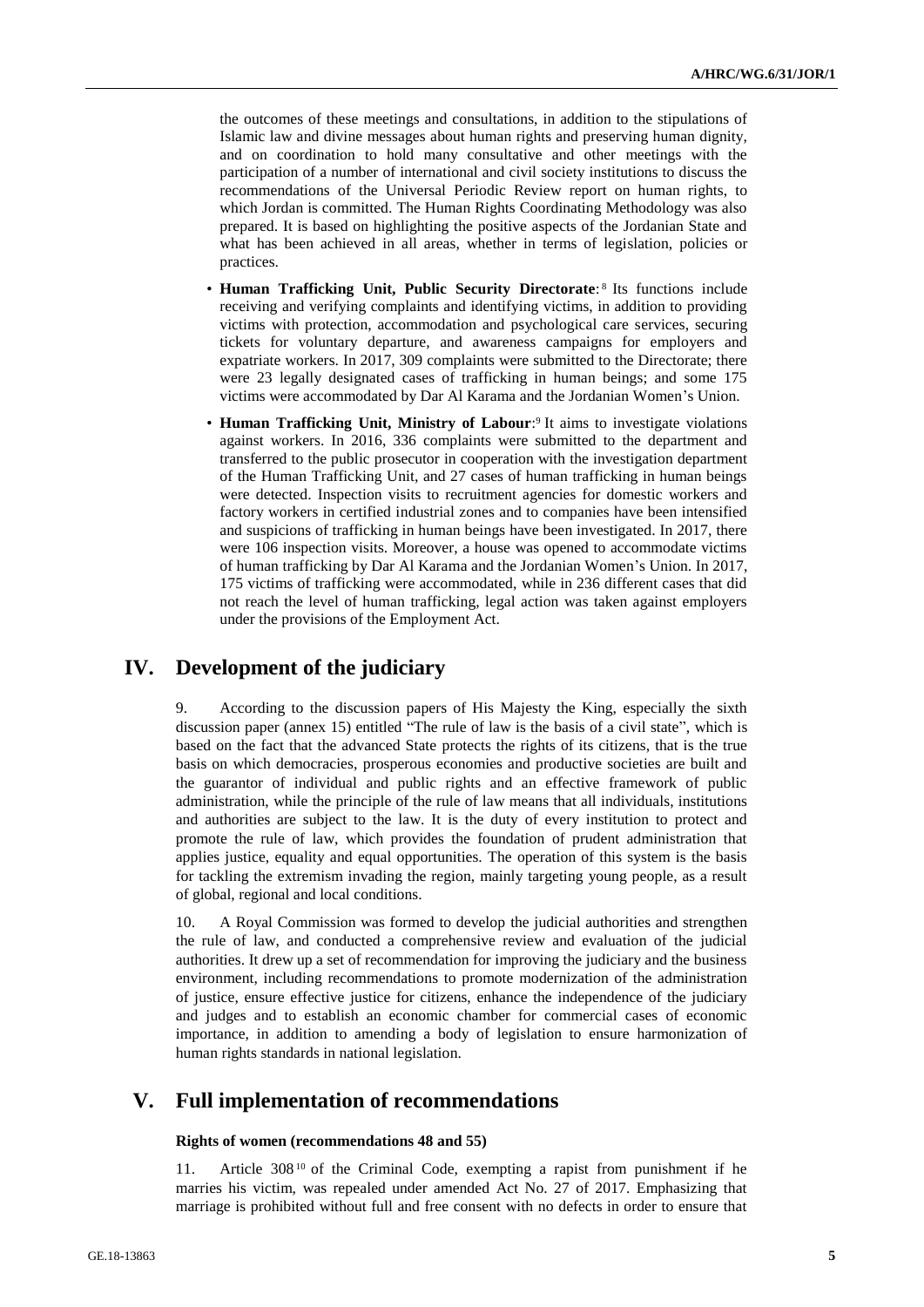there is no forced marriage, the Act requires the court to confirm the freedom of the parties to conclude the contract and affirms that the legal age of marriage is 18, although instructions have been issued to permit the marriage of a person who has reached the age of 15 years, but is under 18 years (No. 1 of 2017) (annex 16). This is a general rule to confirm the absence of forced marriage or violation of the provisions of the law. Training courses have been held for the sharia judges so that it is ascertained that marriage is by consent, choice and complete freedom and that the will of the parties to the contract is free of any defects of will or suspicions. Training sessions have been held for prospective couples, special awareness campaigns conducted and counselling offered. In order to limit the conditions under which those under 18 can marry, the Jordanian National Commission for Women and its partners have worked with civil society coalitions and through the annual international campaign against gender-based violence, Too Young to Marry, to raise the awareness of the local community, school students and associations to the importance of ending child marriage and its social, economic, health and psychological consequences.

# **Recommendations 12**, **13**, **14**, **23**, **30**, **32**, **82**, **83**, **84**, **85**, **86**, **87**, **88**, **89**, **90**, **91**, **92**, **93 and 98**

12. The Strategic Plan for Education 2018–2022, covering all sections, categories and regions of the Kingdom, has been prepared to develop and improve education and the availability of non-formal education and literacy. The National Strategy for Women 2013– 2017 is being updated for the period 2020–2030 in collaboration with UN Women and with the support of ESCWA to include the fifth Sustainable Development Goal (on gender equality and the empowerment of women), while a bill is in preparation on the budgets of government units for the financial year 2018 for gender mainstreaming. The Jordanian Fair Pay Committee has prepared a draft study to determine the types of discrimination faced by private school teachers, and a special contract for private schools has been published with greater benefits for private school teachers. The Government is also working to support and establish private sector nurseries in accordance with Article 72 of the Jordanian Employment Act No. 26 of 2010 (annex 17). The National Council for Family Affairs implemented the project Support and Establish Nurseries in the Public and Private Sectors 2017–2020, which is aimed at working women and children and promoting their rights by providing a stimulating working environment for women and a safe educational environment for children from birth to four years. Two hundred and thirty-five women have been trained, their capacities and skills have been developed regarding early childhood and dealing with children in nurseries and they have been made aware of their employment rights, while 70 new job opportunities have been created in 11 nurseries established for the children of working women. The services provided in nursery homes for approximately 300 children in institutional nurseries have been improved. In 2018, the project aims to establish 40 institutional nurseries in the public and private sectors, providing 250 new job opportunities for women, and to train and qualify 400 women on early childhood and nursery work. Moreover, the new Nurseries Statute was issued for 2018, its provisions including organizing and facilitating the establishment of nurseries in all official, voluntary and private agencies in order to create an appropriate work environment for women and to encourage them to enter the labour market. The provisions of this Statute also include the introduction of the Statute on domestic nurseries, a sector in which only women work, thus opening new employment opportunities for women only. The Statute also requires all nurseries to receive children with disabilities. The provisions of the Statute focus on the safety and security of children in nurseries, the provision of early childhood services and the right to education for some 1500 children from birth to 4 years. The Prime Minister has issued a memorandum requiring the gender of candidates for vacant posts to be unspecified and that appointments be according to eligibility, regardless of gender, whether male or female.

13. The Elections Act No. 6 of 2016 reserves 15 seats for women (the "quota") (annex 18). Women occupied 15.4 per cent of seats in the 18th Parliament, compared with 10.6 per cent in the previous Assembly in 2012. Under the provisions of article 3(c) of the Support of Political Parties Act No. 53 of 2016, the percentage of women participating in a party must be at least 10 per cent (annex 19). Women account for 35 per cent of participation in political parties. The Municipal and Decentralization Elections were held under the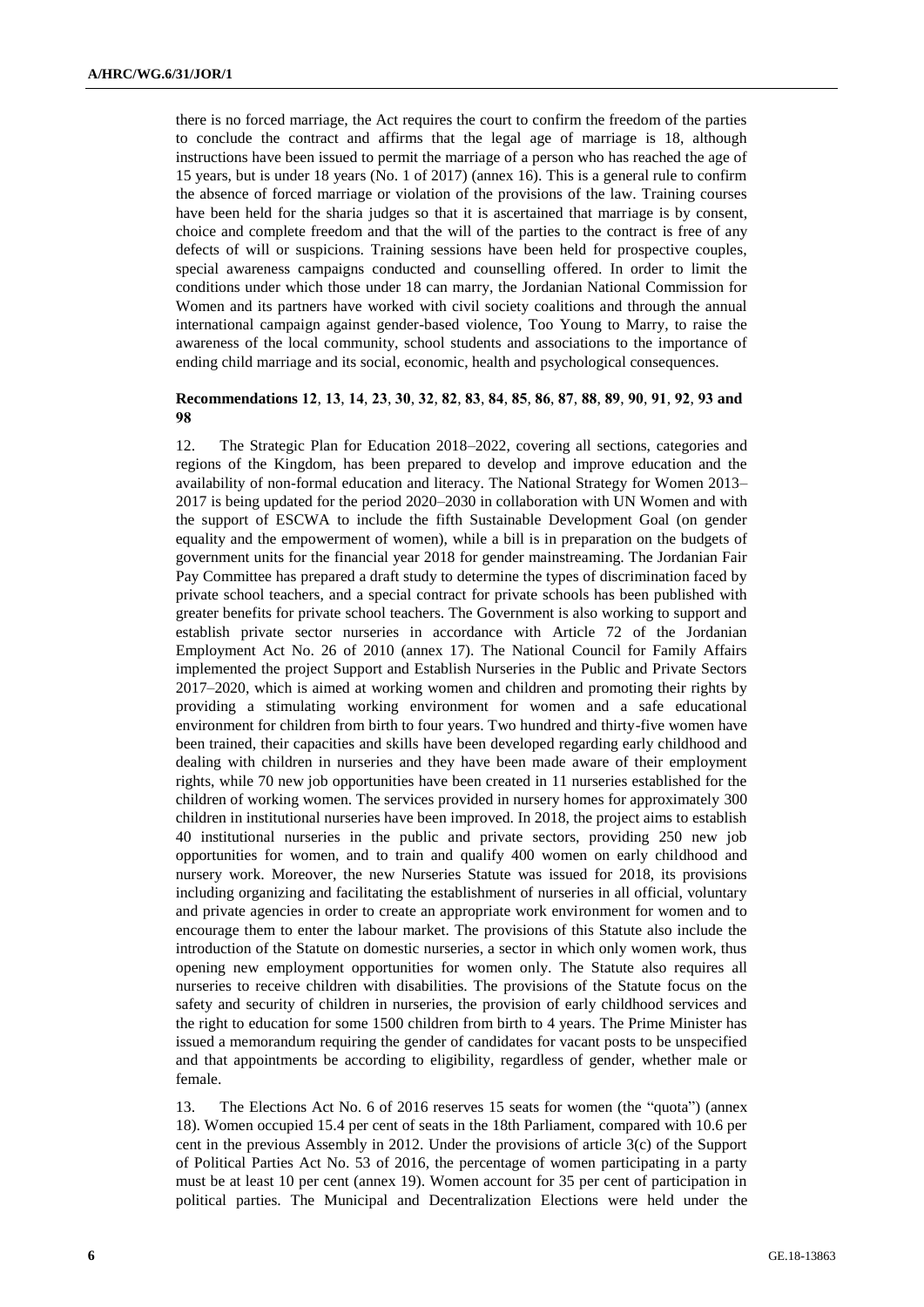Decentralization Act No. 45 of 2015 (annex 20), which set a minimum quota of 10 per cent of seats for women, and the Municipalities Act No. 49 of 2015 (annex 21), which set a quota of 25 per cent. Women won 32 per cent of local council seats and 13 per cent of total governorate council seats, while 32 women won through the seats reserved for women. Fifty-one women head their local councils.

14. In 2018, 52 women were in the diplomatic corps (18 per cent), as opposed to 45 in 2013 (17.2 per cent). In the judiciary, there are 215 women judges (20 per cent), one female member of the Judicial Council, while two female judges are members of the Court of Cassation. The executive programme of the Government for 2016-2019 (annex 22) includes encouraging the entry of women into the labour market, raising their participation in it from 15 to 24 per cent by 2025 and reducing the gender gap in the relevant sectors.

15. The Women's Empowerment in the Public Sector project for 2015 aimed to increase opportunities for women to occupy leadership positions, build their capacities and skills and increase their participation in policymaking and decision-making. In 2015 and 2016, 360 middle-level female employees were trained. The Flexible Work Statute No. 22 of 2017 (annex 23) was introduced into the Civil Service Statute, and the National Plan for Implementation of United Nations Security Council Resolution 1325 on women and security and peace was launched. The Cabinet formed a Ministerial Committee for the Empowerment of Women with a membership of relevant ministers to support the economic, social and political participation of women in public life. The Government adopted the 2030 Sustainable Development Plan, emphasizing the its commitment to gender mainstreaming in its work. A sectoral committee for equality and gender mainstreaming was set up under the chairmanship of the secretary-general of the National Committee for Women's Affairs and the Freedoms Committee, headed by the Commissioner-General of the National Centre for Human Rights, with the aim of establishing a framework for implementation of the Sustainable Development Goals. The Act amending the Military Retirement Act No. 12 of 2015, which gives working women the same benefits as men when retiring from employment, has been enacted. The Social Security Act No. 1 of 2014 concerning the just treatment of working women provides for the inheritance of the deceased woman's full salary by her eligible children, as is the case with men. The 2015 Leadership Appointment Statute was adopted to ensure fairness, transparency, justice and equality in recruitment to leadership positions, thereby promoting the presence of women in such positions.

16. Financial allocations to the Jordanian National Committee for Women's Affairs have increased to 700,000 dinars (JD) (equivalent to \$1 million per year), and those to the National Centre for Human Rights to JD 750,000 annually to empower these institutions. The National Centre for Human Rights has some 45 employees. The staff of the Centre and liaison officers deployed in the Kingdom receive complaints through the available means.

#### **Recommendations 43, 44, 45, 46, 47, 49, 50, 51, 52, and 53**

17. The Protection from Domestic Violence Act No. 15 of 2017 (annex 24) includes reform provisions aimed at protecting the family and the reporting of any case of domestic violence. The Family Protection Department settles disputes in domestic violence cases with the procedures prescribed by the Act, ending with ratification by a court within seven days, provided that both parties agree and refrain from committing the offence. It should be noted that the Act includes the services that must be provided to the parties. The Act requires the courts to consider cases of domestic violence as a matter of urgency and in secret. Video links have been provided for the protection of juveniles and in cases of domestic violence. The penalties for rape, ill-treatment, abduction, and indecent assault have been increased under the amendments to the Criminal Code of 2017. The Shelters for Women at Risk Statute No. 171 of 2016 was issued with the aim of providing protection and temporary shelter to victims and the social care, livelihood, psychological, health, guidance, cultural and legal services they need. In addition, awareness campaigns were launched, Know, Don't Find Out and 16 Days to Fight Violence against Women and Children, the activities of which included social networking. Also worth mentioning is the role of the Family Reconciliation Centre in providing family protection and psychological counselling services, and the launch of the updated version of the national framework for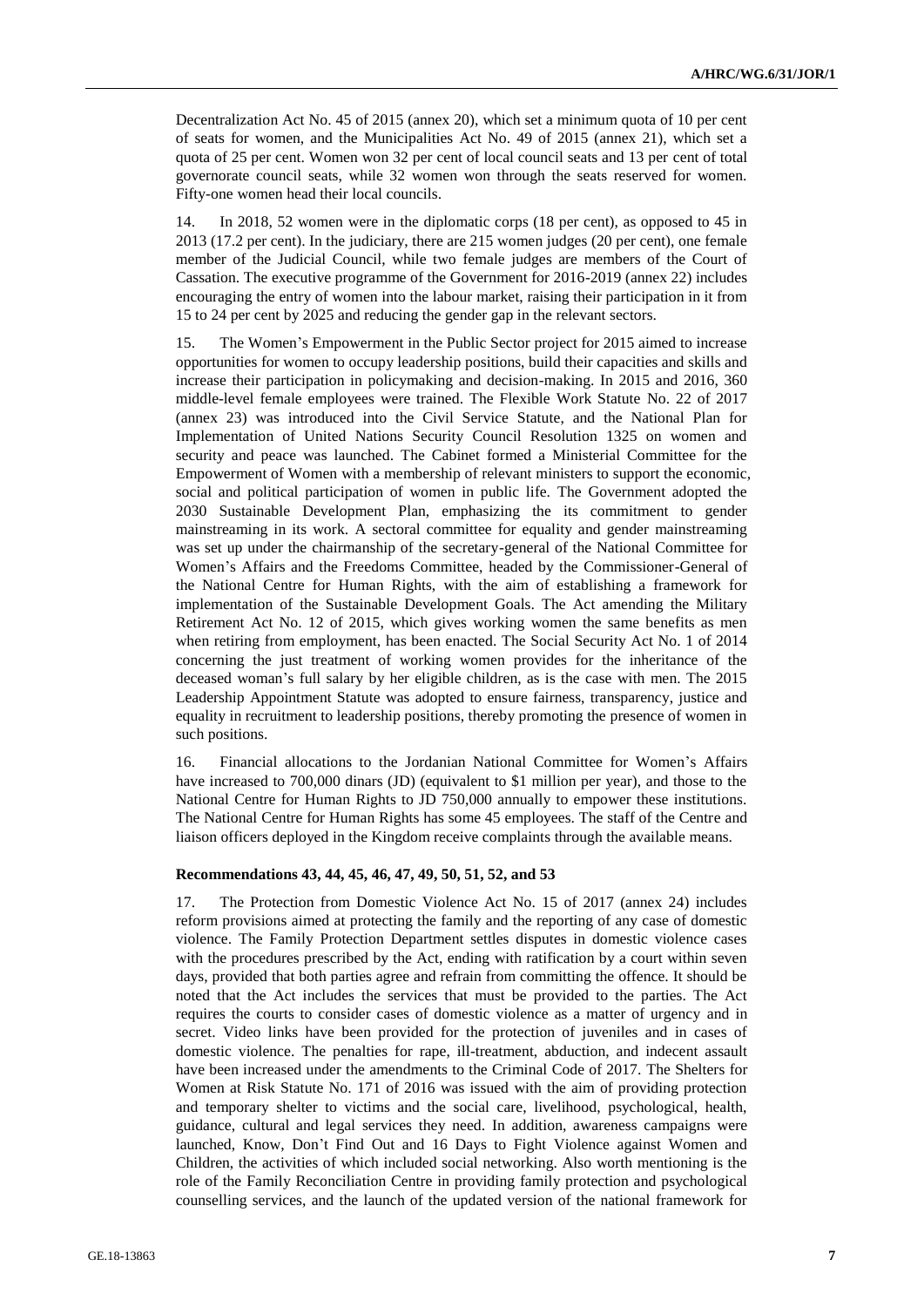the protection of the family from violence and the national plan to respond to domestic violence. In 2014, the Kingdom joined the initiative UNiTE to End Violence Against Women.

18. In 2017, training programmes were held at the Regional Training Centre of the Department of Family Protection, Directorate of Public Security, including 21 courses in which 366 officers participated, in addition to the Juvenile Police Department, and 19 courses for staff and judges on violence against women. Training courses were held to develop police and judicial capacities in the use of modern technologies for hearing the testimony of children, including training in applying the text of the law to take into account the psychological state of the victim. The three regions of the Kingdom were covered by the Family Council in cooperation with the High Commissioner for Refugees (UNHCR).

19. The perpetrators of honour crimes have been excluded from taking advantage of the mitigating excuse contained in Article 98 of the Criminal Code No. 27 of 2017 (annex 25) to achieve greater deterrence.

20. Complaints services have been put into effect for the reporting of cases of abuse of students by teachers and school staff through a hotline, written complaints and complaints transmitted from the government website. They are followed up and the necessary action is taken. (annex 26).

# **Recommendation 34**

21. The Maintenance Fund Statute No. 48 of 2015 was issued and began operations by receiving applications and lending to beneficiaries under the provisions of the Statute. It will be extended to all regions of the Kingdom. In 2017, one million dinars from the general State budget were set aside for the purposes of implementing the provisions of this Statute; 100 per cent of applications submitted met the requirements and payment was made. By May 2018, 251 applications had been submitted; 178 were accepted and 73 were rejected because the required documents were incomplete. The Fund provides its services regardless of the nationality or religion of the applicant.

### **Recommendation 54**

22. The Prevention of Trafficking in Persons Act No. 9 of 2009 <sup>11</sup> pays particular attention to women and children, in line with the Protocol to Prevent, Suppress and Punish Trafficking in Persons, Especially Women and Children, supplementing the United Nations Convention against Transnational Organized Crime. More protection is afforded to the most vulnerable victims, especially women and persons with disabilities, through the provision of medical, psychological and housing services for victims, legal counselling and work to reintegrate them into society according to the standards of aftercare. Work has also been done to extend the Economic Empowerment of Victims Statute to Dar Karama under the Ministry of Social Development.

### **Recommendations 22 and 25**

23. Articles 6, 101 and 102 of the Jordanian Constitution provide that all Jordanians shall be equal before the law and guarantee the right to take legal action before the courts regardless of gender, race or religion (annex 27). All procedural, criminal and civil laws are a guarantee of justice and equality in all police and judicial investigations. The Executive Programme of the Government for 2016–2019 was designed to harmonize national plan indicators with the Jordanian Women's Strategy and the Sustainable Development Goals 2030, while its indicators on women are in the Government Implementation Plan for the Economic and Social Vision 2025. The Sharia Courts Act of 2016 was promulgated to ensure the standards of a fair trial, particularly the right to take legal action and access to justice. The amended Code of Procedure of the Sharia Courts Act No. 11 of 2016, which promotes the principle of justice, was also promulgated. The National Council for Family Affairs launched the National Strategy for the Elderly in 2017 and its Executive Plan for 2018–2022 in cooperation with the National Committee for the Elderly. It aims to improve the services provided to the elderly and to make the issues of the elderly a national priority. It includes four priority areas: health, and economic, environmental and social matters.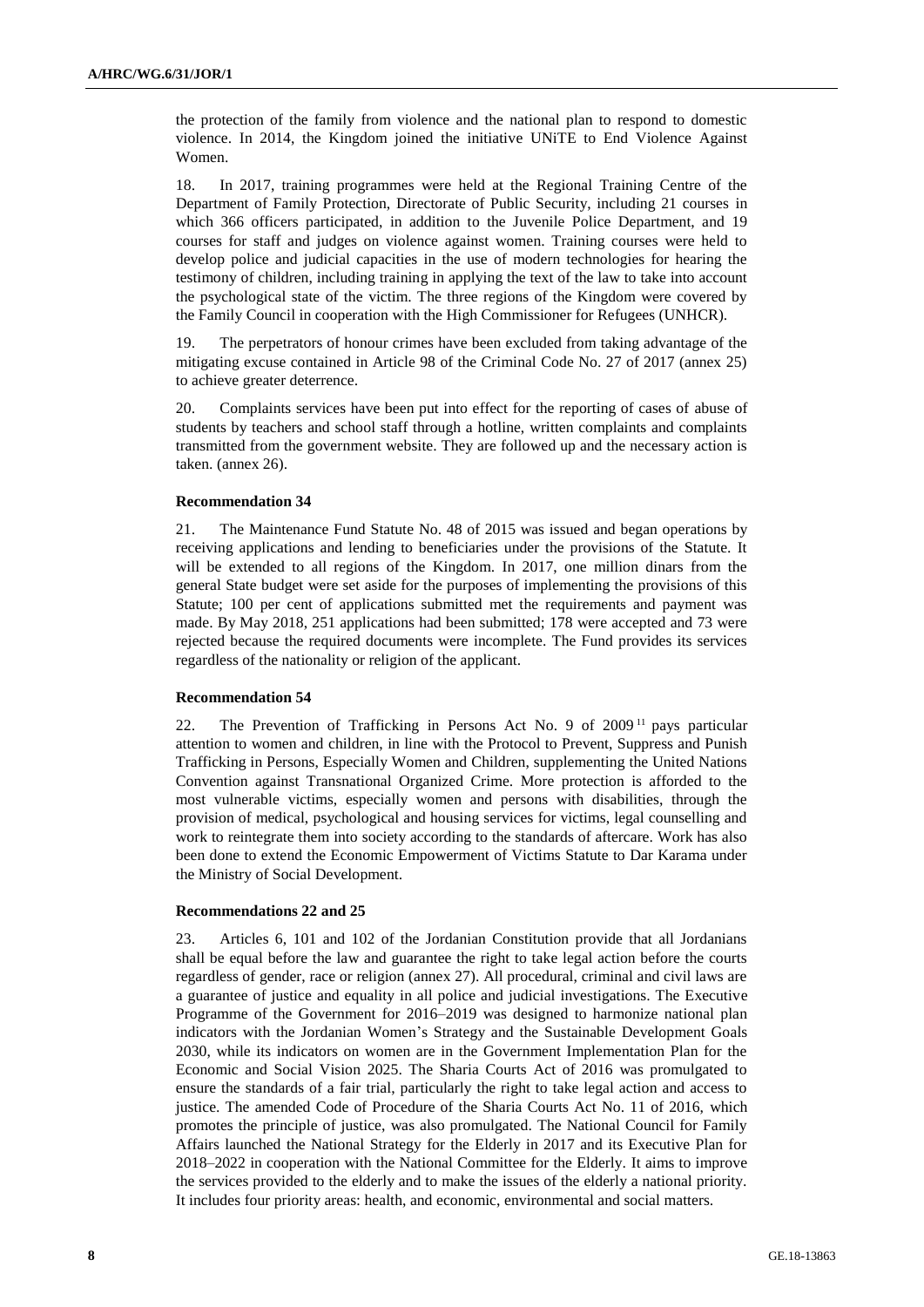#### **Rights of the child**

#### **Recommendations 8, 24, 58 and 59**

24. The provisions of the Juveniles Act No. 32 of 2014 make provision for juvenile courts and prosecutors and special police to deal with juveniles (annex 28). The executive regulations and instructions of the Juveniles Act (annex 29) were issued to provide the basis for application of non-custodial sentences (annex 30) and the separation of juveniles from adults. The age of criminal responsibility was raised to 12 years and detention was made a last resort since the provisions of the Act are aimed at reform and rehabilitation and not punishment. Services are provided to juveniles according to their needs through qualified specialist psychologists and social workers as an essential element of the conduct of cases and the validity of procedures. It is stipulated that the offence should not be considered a criminal offence to the disadvantage of the juvenile.

25. The legal accountability of Juveniles Act enforcement personnel has been set out in article 4 as a result of violations by those executing the Juveniles Act. Places have been designated for juveniles according to needs, namely the Juvenile Rehabilitation Centre, the Juvenile Welfare House and the Juvenile Education Centre. The aforementioned Act provides guarantees such as that juveniles shall not be shackled, and force may be used only when and to the extent necessary to prevent danger to them or to prevent them harming themselves, and that juveniles shall be provided with medical care. Article 5 of the same Act stipulates that the necessary measures shall be taken to separate juveniles according to the offences committed or the degree of risk, and to separate detainees from convicted persons.

#### **Recommendations 39, 40 and 95**

26. Working children fall into the category of juveniles needing protection and care under the Juveniles Act. A draft of the statute to protect children from unlawful work is in preparation in cooperation with the International Labour Organization (ILO) and UNICEF (annex 31). Sixty-eight training courses attended by 220 labour inspectors have been conducted on development, international refugee law and combating human trafficking in order to eliminate violence against children. The Child Labour Department, the Complaints Department, the Hotline, the Home Inspectors Section and the Human Trafficking Department have been established. Rules and regulations governing the domestic migrant labour sector have been promulgated, giving domestic workers more advantages than those provided for in the Employment Code (annex 32). A specialized committee has been set up to study occupational safety and health regulations to ensure that workers have a working environment free from the risks of occupational injuries. In addition, the Flexible Work Statute No. 22 of 2017 sets out the categories subject to it.

### **Rights of persons with disabilities**

#### **Recommendation 7**

27. Article 27 of the Rights of Persons with Disabilities Act No. 20 of 2017 (annex 33) regulates the work of centres and institutions for persons with disabilities, stipulating that it is not be permitted to place such persons in day-care or shelter homes without obtaining free and informed consent, nor is it permissible to grant a licence to establish new private housing facilities for persons with disabilities after the provisions of the Act have come into force. Article 28 of the Act requires governmental and non-governmental bodies that provide shelter, day-care and rehabilitation services for persons with disabilities to apply quality of services standards and employment rules standards, and lays down conditions and standards for those working in this field issued by the authorities responsible.

#### **Recommendations 19 and 36**

28. The Rights of Persons with Disabilities Act includes children and women with disabilities in the general principles stipulated in article 4. Article 5 of the Act states that persons with disabilities may not be deprived of their rights or freedoms nor may their enjoyment or exercise of them be restricted or their freedom to make decisions be restricted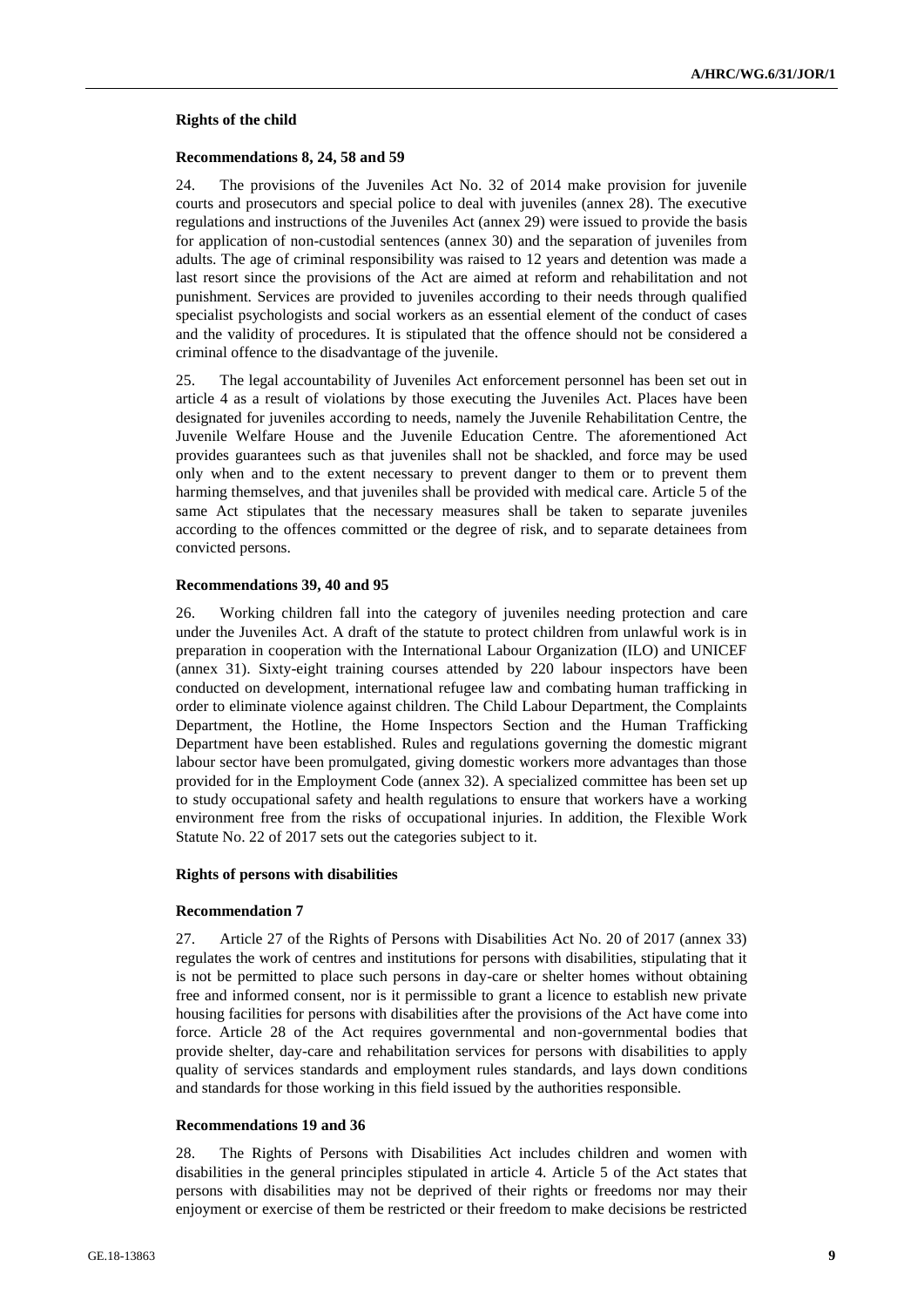on the basis or because of disability. The Act amending the Criminal Code No. 27 of 2017 contains new provisions that make disability an aggravating circumstance in offences involving physical and psychological abuse, sexual assault, fraud and neglect in care or abandonment.

#### **Recommendation 110**

29. Forced sterilization is a punishable offence under the provisions of Article 330 of the amended Criminal Code No. 27 of 2017 (annex 34). The General Fatwa Department has issued decision No. 194 (2/2014) prohibiting removal of the uterus of girls with disabilities and on the responsibility of society towards them. There is civil as well as criminal liability of persons responsible and the doctors performing this criminal act. Such girls have the right to financial compensation and, if the representative of a person with a mental disability or impairment does not come forward, the Public Prosecutor's Office claims their financial rights on their behalf.

#### **Recommendation 111**

30. The second phase of the National Strategy for Persons with Disabilities has been evaluated (2010–2015). The direct quantitative and qualitative results of evaluation of the performance and achievement of its main lines showed that media, education and awareness achieved the most, with a rate of 79 per cent, while accessibility was the lowest, at 11 per cent. In order to guarantee the rights of persons with disabilities, the Rights of Persons with Disabilities Act No. 20 of 2017 lays down the principle that these rights be included in the policies, strategies, programmes and plans of all the parties responsible for implementing the provisions of this Act.

### **Recommendations 112, 113 and 115**

31. The Rights of Persons with Disabilities Act No. 20 of 2017 aims to raise the living standards and conditions of persons with disabilities through recurrent cash assistance and other forms of monetary support provided by the National Aid Fund, and by financing operational projects for persons with disabilities and their families through allocation of a proportion of soft loans within the provisions of article 26 thereof. It also requires governmental and non-governmental entities to allocate 4 per cent of vacancies to persons with disabilities under the provisions of article 25. The Government has also taken action on the employment of persons with disabilities by establishing a special section of the Ministry of Labour responsible for the employment of persons with disabilities through procedures and practices such as to increase their involvement in the labour market. In 2017, 283 persons were employed. In addition, strategies and plans to combat poverty include measures to ensure the inclusion of persons with disabilities in activities and programmes under the provisions of Article 29 of the same Act. In order to support their right to integration and self-reliance, the same Act provides for the development of a comprehensive national plan that includes solutions and transitional and permanent alternatives to governmental and private shelters and transforming non-governmental housing facilities for persons with disabilities into integrated day service bodies. Implementation of the plan should take place within one year of the date of entry into force of the Act and not exceed 10 years.

32. The Early Intervention Centres for Children with Disabilities Statute, 2017 (annex 35) was issued with the aim of early intervention to integrate children with disabilities into society and to assess and meet their needs through specialized programmes.

### **Recommendations 114 and 116**

33. With regard to improving access by persons with disabilities to public and civil facilities, the construction requirements for persons with disabilities have been updated to meet international standards. Article 32, paragraph 1 (b), of the Rights of Persons with Disabilities Act No. 20 of 2017 provides for the development of a national plan to adapt buildings, facilities, places of worship and tourist sites that provide services to the public within a timeframe not exceeding 10 years and the involvement of persons with disabilities and their organizations in the drafting of this plan. Furthermore, an emergency line (114)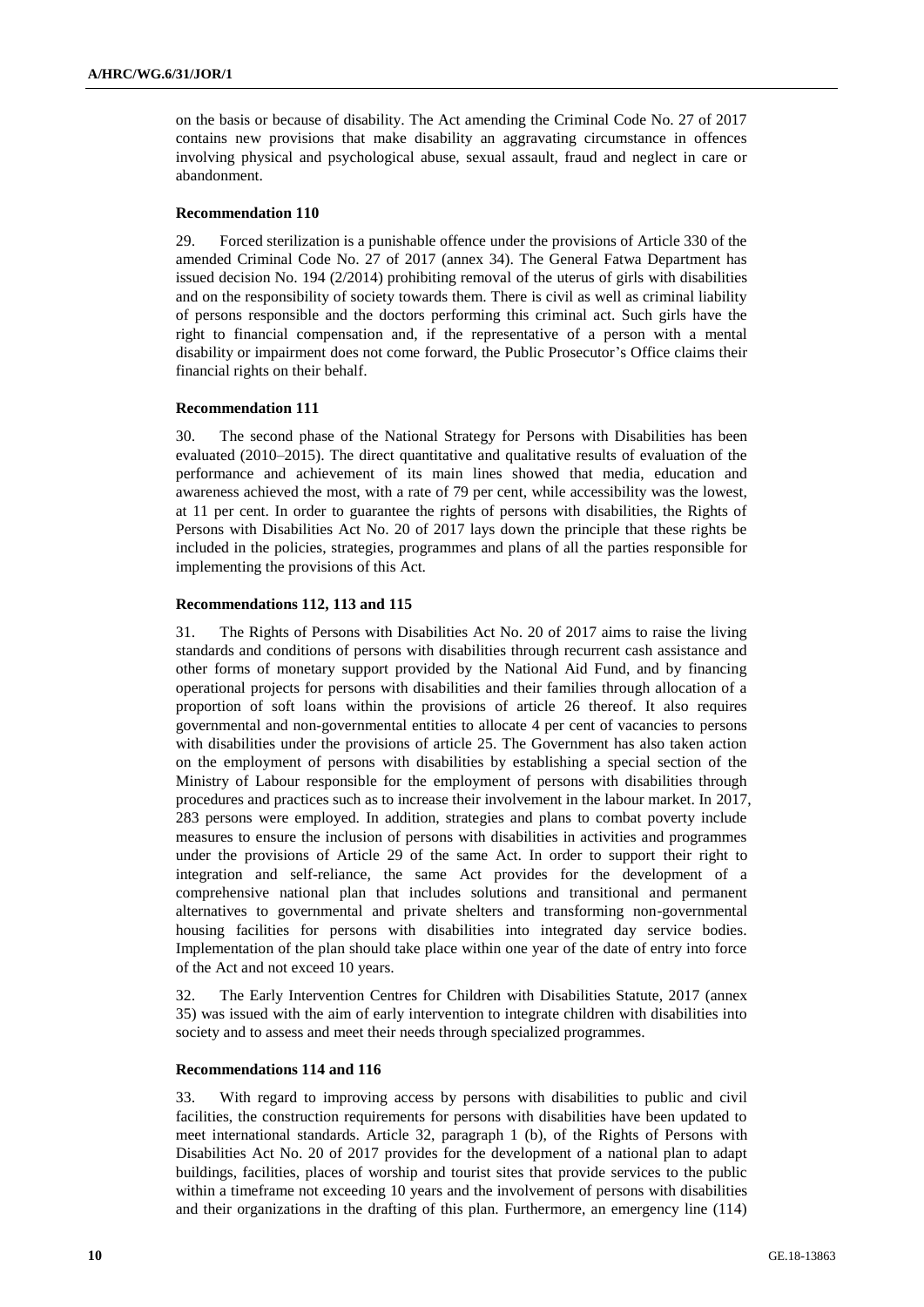has been set up for the deaf enabling them in case of emergency to make video calls to the command and control centre of Public Security. Regarding improved access to schools and to achieve what is provided in the Rights of Persons with Disabilities Act on developing a comprehensive national plan for the integration of persons with disabilities in educational institutions, an advisory committee including representatives of the Ministry of Education and experts has been set up to prepare the plan.

# **Labour rights and migrant workers**

#### **Recommendations 121 and 126**

34. The Employment Act requires employers to provide a safe working environment to protect workers from the hazards and diseases that may result from work and to comply with the occupational health and safety conditions under the Act and the regulations, instructions and decisions issued thereunder. In 2017, the inspection department of the Ministry of Labour intensified inspection visits to various places of work and establishments to ensure application of the Act: number of institutions visited: 79,589; number of workers' complaints received: 2,297; number of workers complaints resolved: 798; number of violations: 4,415; number of warnings: 6,157 (annex 36).

35. Labour inspectors attended several training courses and workshops. There were 64 such courses in 2017, when 220 labour inspectors attended two or three training courses during the year. The Occupational Health and Safety Directorate was set up to increase the supervision of buildings in terms of providing a risk-free working environment (annex 37).

#### **Recommendations 96, 99, 120, 122, 123**

36. Article 77 (b) of the Employment Code provides for the protection of domestic workers from forced labour. Complaints are investigated immediately they have been lodged by the worker herself or the embassy representative to the Ministry headquarters or to the Domestic Workers Directorate. The worker has the right to lodge a complaint against the employer under article 77 (b) (annex 38).

37. The Committee on Non-Jordanian Domestic Workers' Affairs was established under the Domestic Workers Statute No. 90 of 2009 to examine complaints lodged by workers, employers or agencies. Most of the problems have concerned the fining of workers and accordingly a decision was issued allowing domestic workers to rectify their situation by exempting them from fines for exceeding residence due to non-renewal of the work permit in order to facilitate their return to their countries.

### **Prevention of torture**

### **Recommendation 37**

38. There is much attention to the detention environment and its adaptation to international and national human rights standards. Temporary detention facilities have been rehabilitated, the quality of services provided to detainees improved, as have initial procedures for dealing with detainees by informing them of all their rights and of the procedures that will be carried out during their detention, and those procedures are documented. The Code of Practice Governing and Regulating the Detention of Persons was issued in 2014. Investigation and prosecution procedures are carried out in accordance with the rules and regulations of the regular courts, which are fully consistent with international standards, particularly those relating to fair trial guarantees. When any offence is committed, including torture, it is investigated and regulated according to the proper legal conditions and referred to the competent court, subject to the same legal supervision instruments as other offences. In 2015, the Public Security Act was amended and the Police Justice Directorate and the Police Appeals Court were established to hear appeals against decisions of the Police Court, in full conformity with international standards on a fair trial and human rights. One member of the Court must be a regular judge appointed by the President of the Judicial Council. The Ministry of Justice has prepared a guide for public prosecutors on the investigation of torture offences which has been distributed to all police prosecutors. The Comprehensive National Human Rights Plan 2016–2025 examines the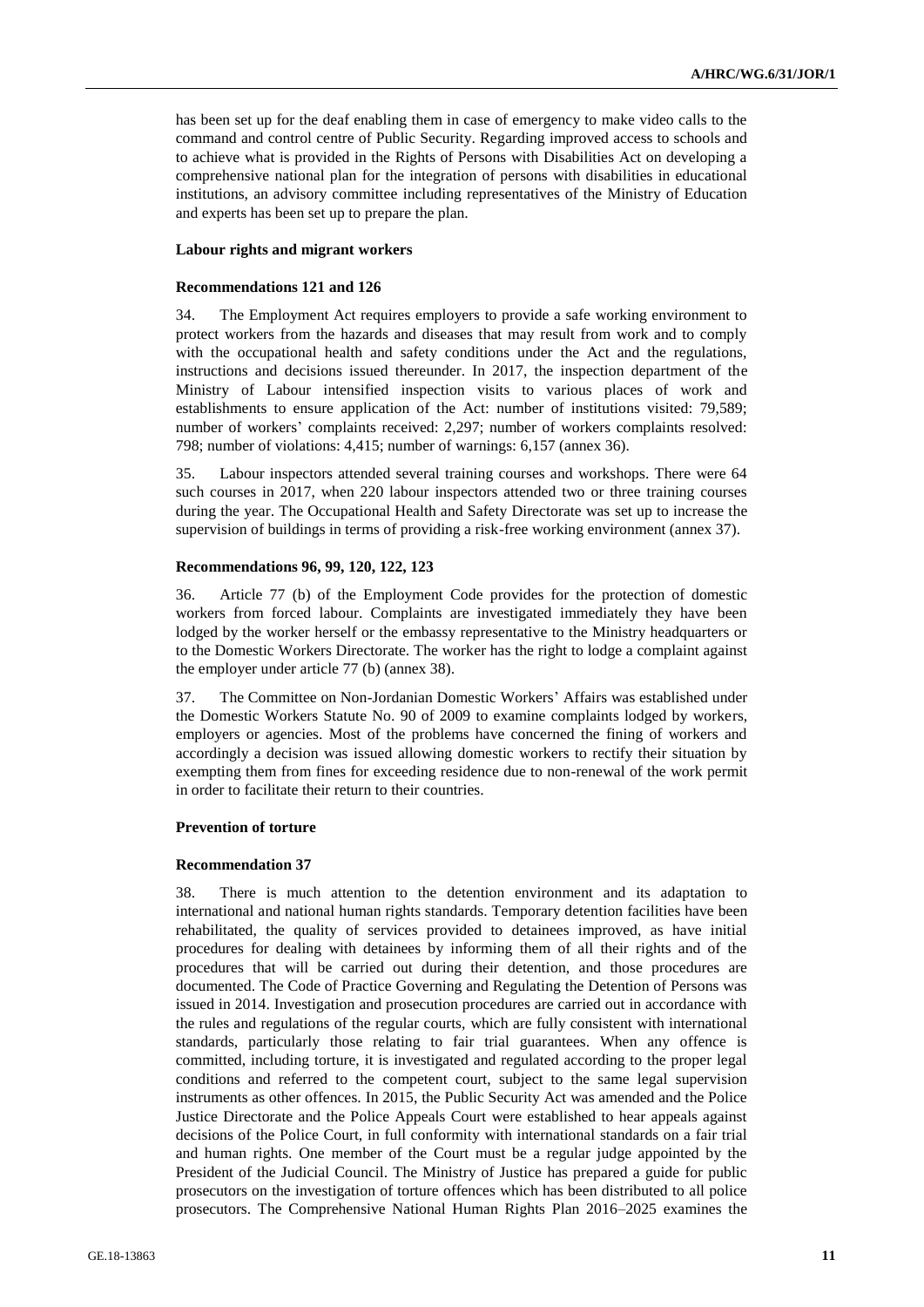possibility of referring perpetrators of torture offences to the regular courts. Four cases of torture are currently before the police courts. (Annex 39: Number of cases of ill-treatment).

|      | Cases of ill-treatment |               |         |                      |  |
|------|------------------------|---------------|---------|----------------------|--|
| Year | Convicted              | Not convicted | Pending | Case to police court |  |
| 2015 | 58                     | 162           | 9       | 23                   |  |
| 2016 | 21                     | 167           | 14      | 6                    |  |
| 2017 | 46                     | 114           | 87      | 15                   |  |

**Statistics on cases of ill-treatment 2015–2017**

#### **Harmonization of legislation**

#### **Recommendations 1, 2, 3, 4, 5, 6 and 31**

39. Articles 100, 54, 20 and 208 of the Criminal Code No. 27 of 2017 on the crime of torture (annex 40) have been amended so that the minimum becomes one year and the maximum three years. <sup>12</sup> The civil and political rights section of the Comprehensive National Human Rights Plan 2016–2025 highlighted the amendment of legislation to ensure that the concept of torture was extended to comply with the Convention against Torture and that the penalties imposed on perpetrators were increased. This is in line with international standards, and commitments to implement the recommendation.

40. The Handbook on Consolidated National Action for the Prevention of Gender-Based Violence, Domestic Violence and Violence Against Children has been prepared (annex 41).

41. Article 62, paragraph 2(c), of the Criminal Code has been amended in relation to surgical operations and medical treatment for children to require the consent of one of the parents. Article 308 of the Criminal Code that provided an exemption for persons convicted of rape has been repealed. The Protection from Domestic Violence Act and the Juveniles Act have been submitted and adopted.

42. The Rights of Persons with Disabilities Act No. 20 of 2017 is based on equality, non-discrimination and equality of opportunity and is compatible with conventions on human rights and the protection of persons with disabilities from discrimination in all areas, especially women and children. The Act defines violence as "any act or omission that deprives a person with disabilities of a right or freedom or of the right to exercise them or any prejudice to his or her physical integrity or infliction of mental or psychological harm on the basis of disability".

#### **Recommendations 94 and 10**

43. A Royal Commission to develop the judiciary and strengthen the rule of law was set up in 2016. Its membership included civil society institutions, foremost among them the Bar Association. One of the outputs of the Commission's work was a set of recommendations for legislative amendments to laws and regulations. The following have been adopted: the Independence of the Judiciary Act, the Formation of the Regular Courts Act, the Code of Criminal Procedure, the Mediation for Settlement of Civil Disputes Act, the Criminal Code, the Major Felonies Court Act, the Code of Civil Procedure, the Magistrates' Courts Act, the Evidence Act, the Execution Act, the Administration of Justice of the State Act, the Bar Association Act, the Expertise before the Regular Courts Statute, the Inspection of the Regular Courts Statute, the Jordanian Judicial Institute Statute and the Notary Licensing Statute. It should be noted that the Comprehensive National Human Rights Plan 2016–2025 expressly provides for the involvement of civil society institutions in the committees formed to review laws. The Legislative and Opinion Bureau also publishes a draft of any legislation on its website and receives any observations to be presented to the Law Committee of the Legislative Council for consideration and to take into account proposed amendments.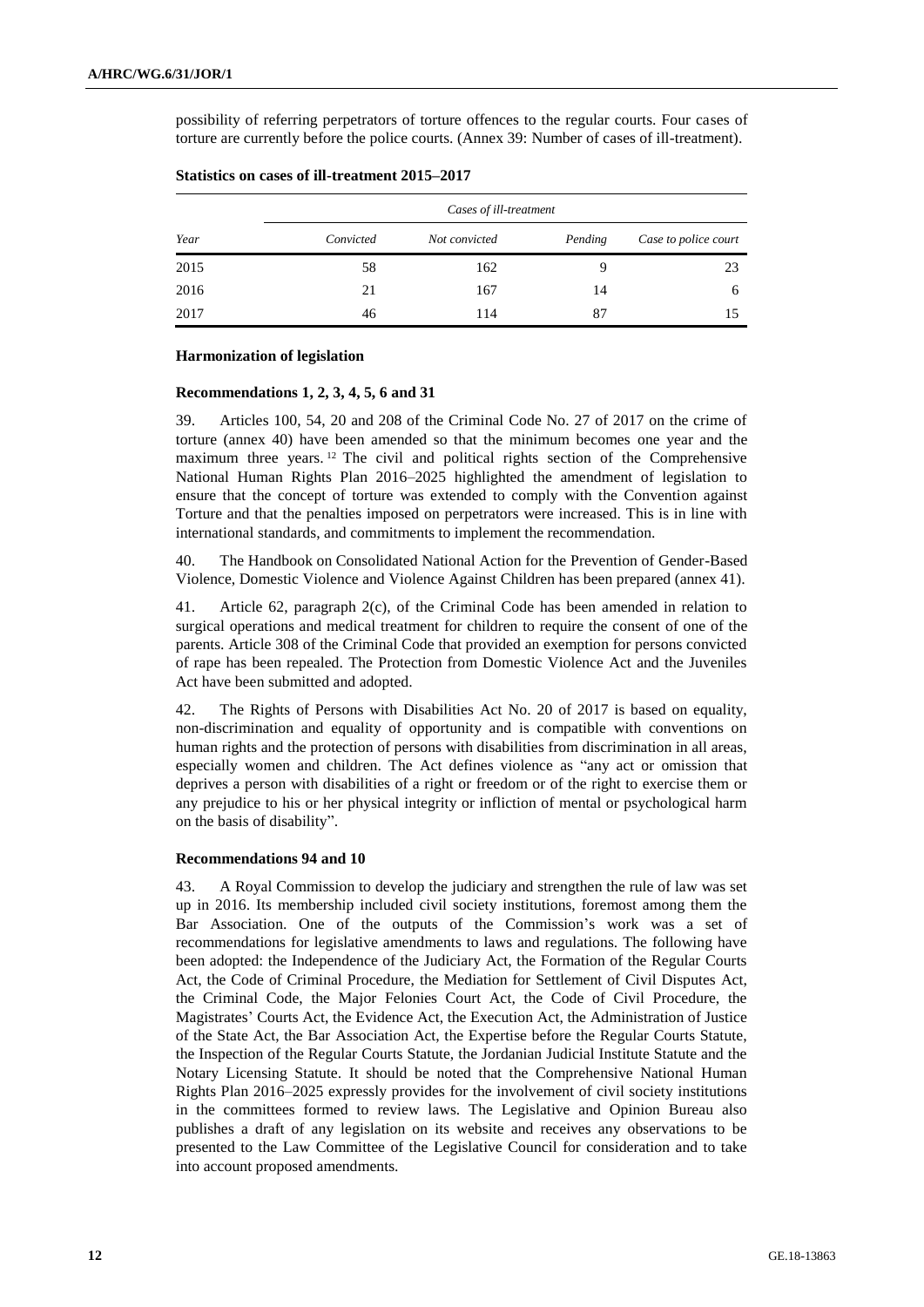#### **Recommendations 11 and 16**

44. The Prime Minister issued a general memorandum to follow up the implementation of the recommendations contained in the annual report of the National Centre for Human Rights. The Cabinet also formed a committee to follow up the recommendations of the National Centre for Human Rights and to prepare a report on them to promote respect for and protection of human rights.

45. The National Council for Family Affairs was the national institution that prepared the draft national strategy for juvenile justice (2017–2019) in partnership with the official authorities, civil society organizations and UNICEF. This culminated in adoption of the strategy for implementation in the Kingdom, and its dissemination. The National Council was also involved in drafting the bill on the rights of the child, which will be submitted before the end of this year. Moreover, through the establishment of the National Council as a national institution, the State took the approach of holding three extended workshops in the first quarter of 2017 to discuss the bill on protection from domestic violence. The workshops brought together all the relevant institutions within the State and the members of both chambers of the National Assembly, which ultimately adopted Act No. 15 of 2017. Meetings were also held with Members of Parliament to discuss demands relating to the request to amend the Temporary Personal Status Act in the first half of this year, which demonstrates the participation by and coordination between State institutions.

#### **Recommendations 42, 60 and 61**

46. The Crime Prevention Act No. 7 of 1954 is a preventive and constitutional law aimed, not at restricting personal freedoms, but rather at preventing, before they occur, crimes that violate the security of society and public order, especially murder, crimes committed in the name of honour and theft. The Administrative Governor intervenes to protect life and property when he is convinced that administrative detention should be used to ensure the safety of citizens and to prevent crime. Administrative detention under this Act is subject to specific restrictions. Application of the Act is limited to specific cases of persons who are very dangerous, outlaws and persons accused of assault and intimidation of citizens. Administrative detention is for temporary periods until a guarantee is provided to ensure the good behaviour of such persons, that they present no further risk to citizens and will not return to criminality. Under Article 8 of the Juveniles Act, a juvenile may be arrested only by decision of the competent judicial authority. The Amana Women's Shelter and Rehabilitation Centre has opened for female administrative detainees and women at risk under the provisions of the Shelters for Women at Risk Statute No. 171 of 2016 and the regulations issued pursuant thereto.

47. Administrative detention is a precautionary measure used to achieve public and private deterrence objectives and is applied in legally defined cases. When this Act is applied, lawyers may attend the questioning of suspects by the administrative authorities. The acts attributed to suspects must be ascertained before the issuance of the memorandum of proceedings against them. If these acts fall within the jurisdiction of the courts of law, the person complained of shall be assigned for review in writing without the need to investigate them. If the acts fall under the jurisdiction of the Administrative Governor, he shall conduct the legal procedures according to the above.

48. There are specific legal standards and controls for the arrest of persons suspected of committing offences. The rules of the Code of Criminal Procedure are applied when any person is brought before the Administrative Governor, it is also applied to all other offences in the Kingdom. Article 5/4 of the Crime Prevention Act provides that proceedings under this Act with regard to taking testimony under oath, questioning witnesses, the presence of lawyers, the filing of orders, memoranda of proceedings and other documents, objection to and execution judgements, and the procedure itself shall follow the procedure of the first instance courts. The decisions of the Administrative Governor are subject to appeal before the Administrative Court, which now has two levels under the Administrative Judiciary Act No. 27 of 2014. The injured party has the right to challenge the Administrative Governor in both criminal and civil proceedings if the decision is contrary to the provisions of the law (arbitrary).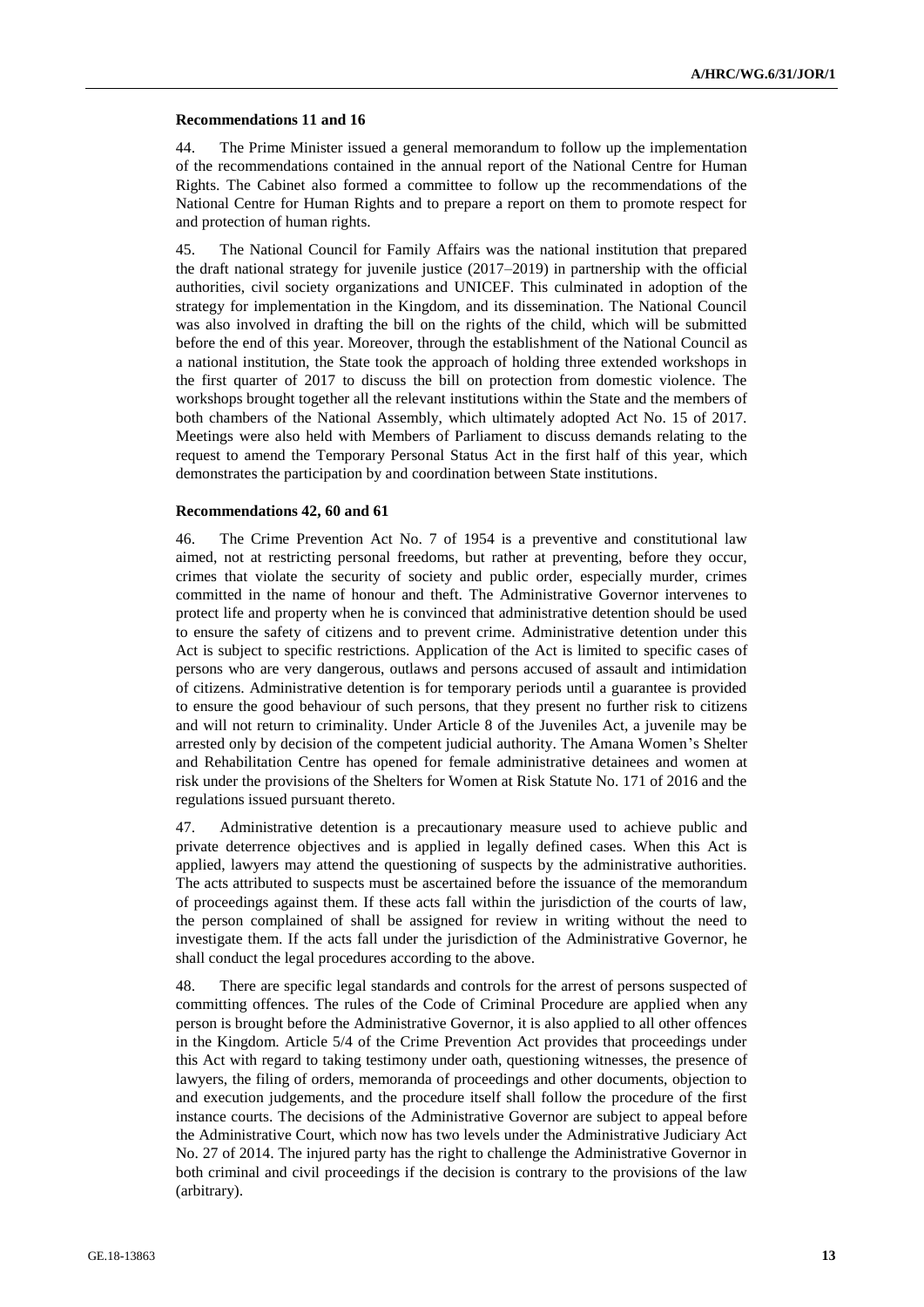### **Recommendations 62 and 63**

49. The Ministry of Justice has adopted legislation on alternative penalties to deal with the issue of judicial detention and its length before and during the trial and to implement the recommendations of the report of the Royal Commission to develop the judiciary and strengthen the rule of law by amending the Criminal Code and legal provisions that allow the application of alternative and societal penalties and the use of alternatives to pre-trial detention, especially in minor offences in the Criminal Code. Electronic supervision (tagging) has been approved, a distinct addition to the development of criminal justice in the fight against crime. The Code has been amended by adding Article 25bis, entitled "Community Reform Alternatives", which provides: Community service (obliging the convicted person to perform unpaid work to serve the community for a period determined by the court of not less than 40 hours and not more than 200 hours, the work to be carried out within a period not exceeding one year), community monitoring (requiring the convict to be subject to community supervision for a period of not less than six months and not more than three years), and community supervision conditional on one or more rehabilitation programmes (to compel the convicted person to undergo a rehabilitation programme determined by the court in order to assess his conduct in order to improve it). The Ministry of Justice has prepared instructions on community penalties and amended the organizational structure of the Ministry by establishing a Community Penalties Directorate. Electronic supervision (tagging) has been adopted, a distinct addition in the field of developing criminal justice in the fight against crime. Under article 158 of the Code of Criminal Procedure, the prosecutor or the court may use modern techniques in investigative and trial proceedings without prejudice to the right to a hearing, including the remote trial of an inmate from the Reform and Rehabilitation Centre as set forth in the statute issued for this purpose. Modern technology instruments, including tapes and CDs, are subject to prescribed protection measures to maintain their confidentiality and the privacy of the witness or the inmate. On 30 July 2018, the Cabinet decided to approve the Statute on the Use of Modern Technology In Criminal Proceedings and the Statute on the Use of Electronic Means in Civil Judicial Proceedings in order to provide fair trial guarantees for those tried using modern technical means in terms of the right of the defence and the provisions on publicity and attendance. The amended Criminal Code (2017) has removed hard labour as a penalty and replaced it with the penalty of work only. Furthermore, the penalty imposed on police officers for failing in the tasks entrusted to them has been increased. Article 22 of the Code of Criminal Procedure requires the public prosecutor to regulate the matter and submit it to the public prosecution office, which refers it to the competent public prosecutor or the competent court.

50. In another development, provision has been made to set up a fund in the Ministry of Justice and under its supervision called the Legal Aid Before the Courts Fund under Article 208 of the Code of Criminal Procedure. Legal aid fees payable under the Code and the regulations and instructions issued are paid from the Fund. The competent official authorities, any of the institutions concerned or to any citizen or resident of the Kingdom who is unable to appoint a lawyer may submit a request to the Minister of Justice for legal aid under the provisions of the legislation in force and in coordination with the Bar Association. Between 1 January 2016 and 1 April 2018, 340 persons benefited from legal aid from the Legal Aid Fund. It should be noted that nominated liaison officers (original and alternate) who have a law degree and work in the courts are required to communicate with the Legal Aid Directorate to facilitate procedures for providing legal aid to applicants.

### **Recommendation 64**

51. The State Security Court Act No. 19 of 2014 has been amended to restrict the jurisdiction of the Court to the five offences referred to and stipulated in article 101 of the Jordanian Constitution. No civilian may be tried in a criminal case in which not all of the judges are civilians, except for treason, espionage, terrorism, drug offences and counterfeiting. The Code of Criminal Procedure, which represents the guarantees of a fair trial, is the same as that applied by the State Security Court. Judgments of the State Security Court are not final and are subject to appeal to the Court of Cassation. Most of the Court's organs include civilian judges, in accordance with article 2 of the State Security Court Act.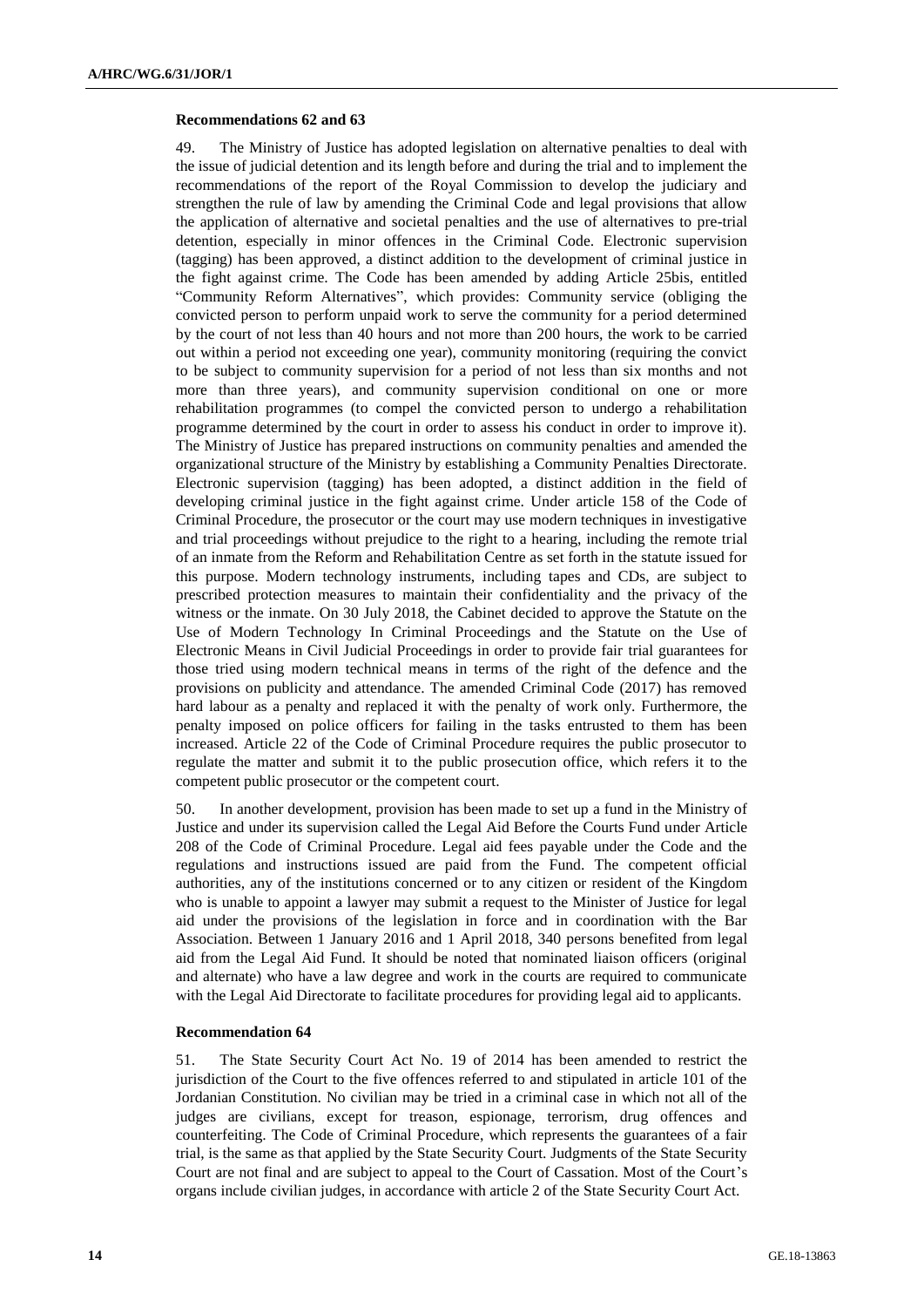#### **Recommendation 65**

52. Articles 150 and 276 of the Criminal Code on racial discrimination have been amended to increase the minimum penalty from six months to one year, in line with the International Convention on the Elimination of All Forms of Racial Discrimination. (Annex 42)

53. The International Convention on the Elimination of All Forms of Racial Discrimination has become part of legislation and could not be violated once it was published in the *Official Gazette* on 15/6/2006.

54. Articles 6 and 101 of the Jordanian Constitution stipulate non-discrimination, while the Criminal Code No. 27 of 2017 has made the penalties for perpetrators of the offence of racial discrimination more severe by raising the minimum penalty to more than three months. Consequently, the penalty of imprisonment may not be replaced by a fine, which results in achieving general and particular deterrence of any person who contravenes the provisions of the Code with respect to racial discrimination offences of any kind and ensures fair redress for victims.

#### **Right to freedom of opinion and expression**

#### **Recommendations 66–81**

55. In its seventh objective, strengthening protection of the right to freedom of opinion and expression, the Comprehensive National Human Rights Plan (2016–2025) includes reviewing the Criminal Code by abolishing custodial sentences, respecting the rights, reputation and private life of others, and combating any advocacy of national, racial or religious hatred, satisfaction with fines that are not excessive, taking into account the right of the injured party to claim civil compensation, and prohibiting in the relevant legislation the arrest of journalists for expressing their opinions orally, in writing and through other means of expression. Any action taken regarding journalists may not be for expressing an opinion, but rather for contravention of the Criminal Code, which guarantees the rights of journalists and other persons in conformity with the provisions of article 19 of the International Covenant on Civil and Political Rights. As for the laws regulating the exercise of the citizen's right to opinion and expression, the penalty provided for in the Code is commensurate with the nature of the offence. The Jordanian Constitution guarantees citizens the right to resort to the courts within the law if they experience injustice or arbitrariness in application of the law.

56. A Complaints Committee has been set up to deal with media disputes out of court under article 4 (j) of the Audiovisual Media Act, and may examine media disputes. This is a positive step regarding settlement of media disputes in the audiovisual sector between the public and media institutions. Since its formation, the Committee has examined 21 complaints and found solutions to them. Legislation on the media conforms to and complies with articles 19 and 21 of the International Covenant on Civil and Political Rights, which guarantee freedom of the media and freedom of expression. The recent amendments to the laws on the press, publishing and audiovisual media comprised the best international standards of freedom of opinion and legal liability by eliminating all custodial sentences and through articles protecting and respecting the rights, reputation and private life of others, and through provisions to combat any advocacy of national, racial or religious hatred or discrimination among citizens. Other legislation in force gives journalists the full right to exercise their right to criticize the performance of public officials, in articles 192 and 198 of the Code of Criminal Procedure. In some of its judgments involving journalists and acquitting them, the Jordanian judiciary has also relied on the International Covenant on Civil and Political Rights.

57. Article 8 of the Press and Publications Act grants journalists the right to attend public meetings, public sessions of party assemblies, public trade unions and other public institutions, and public court hearings, unless they are confidential by virtue of the laws, regulations or instructions in force. It is forbidden to interfere in any work carried out by journalists in the context of their profession, to influence them or to coerce them to disclose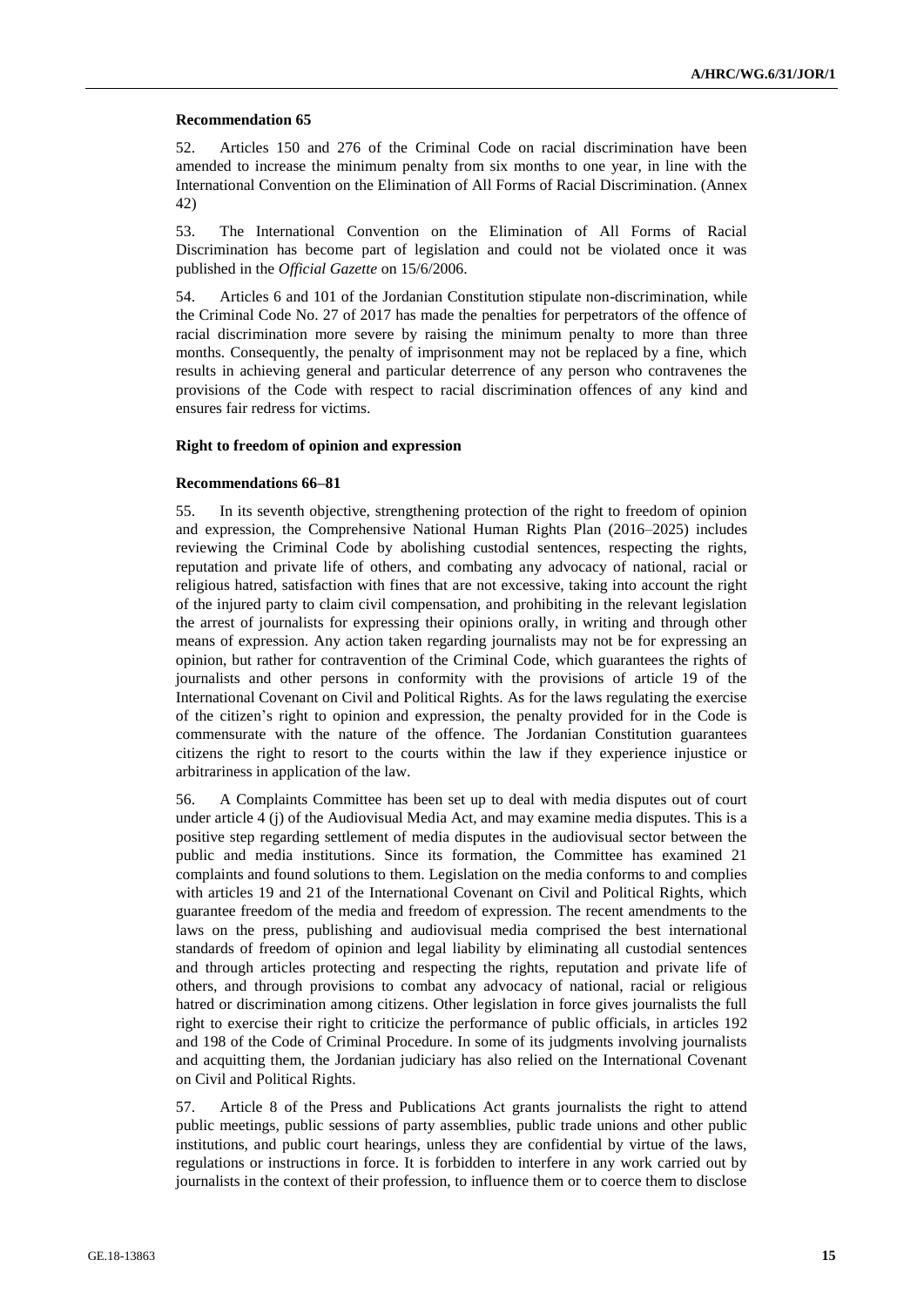their sources of information, including banning them from working, writing or publishing, without a legitimate reason.

58. The Public Meetings Act No. 7 of 2004 and the amendments thereto in Article 4 (annex 43) provide that the organizers shall give notice of a meeting or the organization of a march to the Administrative Governor at least 48 hours prior to the scheduled date, including the names of the organizers of the public meeting or march and the place and time. Before the amendment, prior approval was required of the organization of any march or meeting. The Public Security Directorate, as the law enforcement agency protecting media freedoms, provides protection to journalists and media workers in the course of their work, and ensures that there is no interference with the freedom of any journalist or media worker in the performance of their duty as long as they abide by the law. Protection measures for journalists during their coverage of sit-ins and demonstrations include the identification of places in which to cover these events, and special dress to distinguish them from participants. It should be noted that many NGOs monitor cases of aggression, if any, and the extent of the Government's response to them. We also note that the reports of these organizations are taken into account and an official response is given to them. The Public Information Authority handles any violation of freedom of opinion and expression by informing the Public Prosecution. In the event of any person being subjected to such practices, the case is taken to court.

59. During the period 2014–2018, licences were granted to 171 electronic publications, 39 radio stations, 38 satellite channels and 30 press publications.

60. Jordanian legislation regulates freedom of use of the Internet in light of widespread social networking sites and electronic blogs. It guarantees freedom of opinion and expression and restricts phenomena such as character assassination, violation of privacy and promotion of terrorism. Moreover, the Government is in the process of establishing an electronic platform to receive complaints and suggestions from citizens on the development of government services and the introduction of innovative ideas for the development of society and to contribute to the economy and the right to access information and to ensure its authenticity. Over the past four years, 2014 to July 2018, the Government has held a series of meetings with stakeholders, the Human Rights Alliance, the Ain Alliance, the Centre for the Protection and Freedom of Journalists and others, and listened to their demands and the amendments to the media laws they want.

61. Under the Right to Information Act No. 47 of 2007, all ministries and official institutions are required to disclose information, circulate it freely, and allow citizens and journalists to obtain such information within a period of 30 days. The Information Council also ensures that information is provided to those requesting it and that complaints from them are processed and settled. It should be noted that there is a plan to amend the Act, the most important amendments being to reduce the period from 30 days to 15 days, expand the membership of the Information Council to include the President of the Bar Association and the head of the journalists' union, and to give residents as well as citizens the right to information, provided there is reciprocity.

#### **Domestic violence and social welfare**

#### **Recommendations 15, 41, 103 and 104**

62. The Protection from Domestic Violence Act No. 15 of 2017 (annex 44) has been adopted. It adds several provisions on women and children and strengthens measures to protect women who are victims of or threatened with violence. The Act also provides for the protection of victims and witnesses of domestic violence. The Family Protection Department works to provide police, judicial, social, health and shelter services to women and children who are victims of domestic violence as additional steps towards tackling this scourge, and to provide the necessary protection to victims of such crimes. The Ministry of Social Development also cooperates with the Jordanian Women's Union as an association and the Jordan River Foundation, coordinating with the shelters of these institutions.

63. In 2017, training workshops were held in the Kingdom on the Protection from Domestic Violence Act in which 120 delegates from the Judicial Council, the Ministry of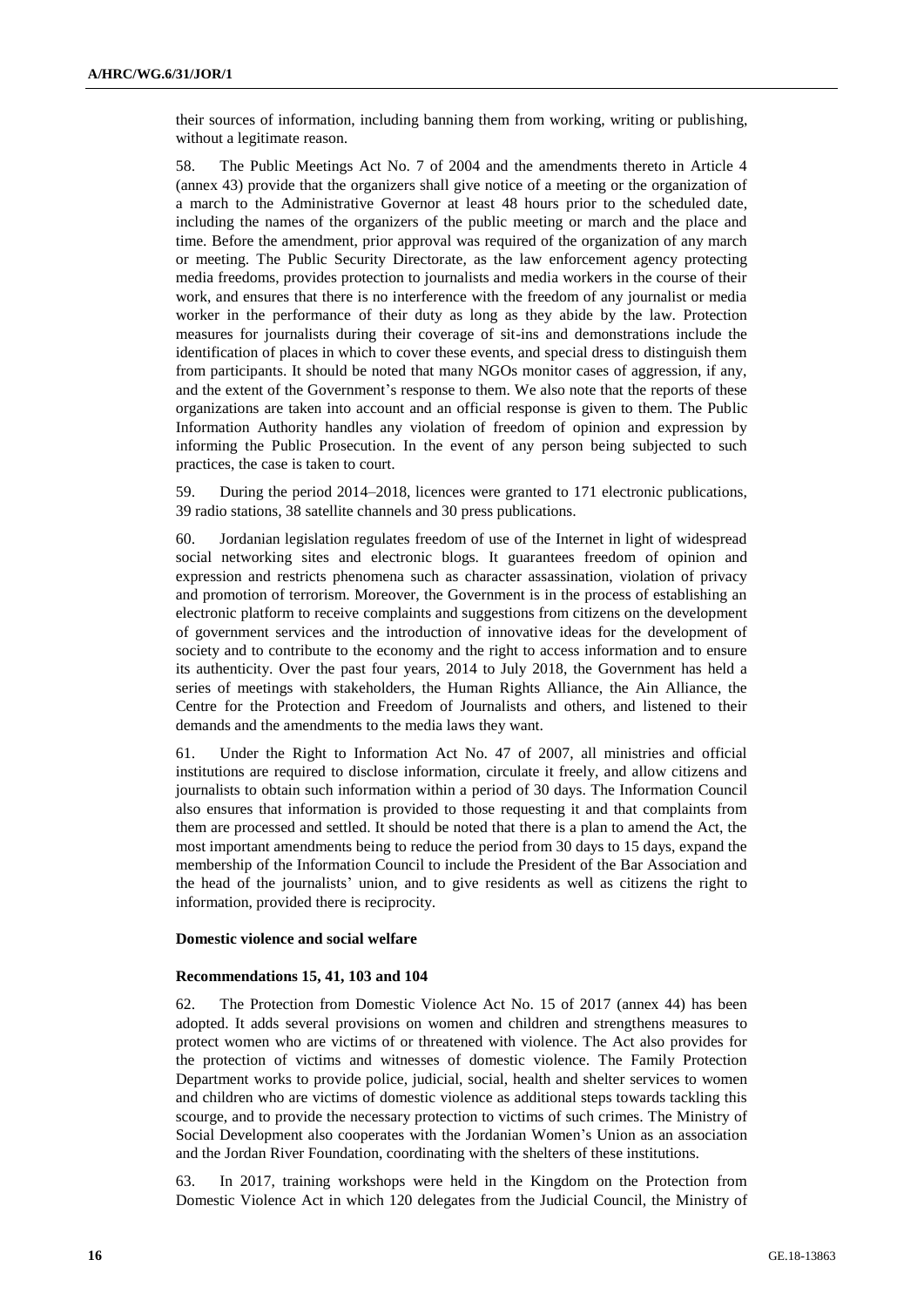Social Development, Forensic Medicine and the Family Protection Department participated. Training was given on the Act in force in accordance with international standards, application of the Act for the purposes of enabling victims, within the framework of protection rules, to access justice, protecting their rights and ensuring non-recurrence.

64. National standards on family protection have been developed to help national institutions to upgrade their services by developing standards for services provided in cases of domestic violence by service providers, in addition to institutions providing services, to be adopted at the national level. Quality and standards have also been improved under the national Family Protection Statute and an institutional stamp given to professional practice in the framework of national family protection standards. These standards have been approved by the Cabinet and circulated to all relevant institutions for compliance with the provisions contained therein.

#### **Recommendations 105 and 106**

65. The Ministry of Social Development carried out a number of morning and evening visits to centres for persons with disabilities, making 385 visits in 2017–2018. Twenty-one warnings to centres were issued; 21 centres received corrections and observations while 12 were subject to committees of enquiry.

66. The work of the independent national team to monitor and inspect social welfare centres and prepare national family protection standards was established to ensure the quality of shelter care services and to develop their system of implementation and followup on the ground in a way that supports the Ministry of Social Development in supervising and inspecting care centres, to develop procedures, measures and programmes to improve the quality and performance of shelter care, and to develop a system for measuring compliance and accreditation of institutions.

67. The procedures for responding to cases of domestic violence within the national framework for protecting the family from violence have been established and the necessary services provided by setting up an automated system for dealing with cases of domestic violence in order to ensure an integrated response according to the best interests of the family, provide it with the necessary integrated and high quality services as speedily as possible based on participatory approaches, and to guarantee the smooth transfer of cases and exchange of information between institutions, the preparation of periodic reports on the response procedures of institutions, and to identify gaps and weaknesses in them and propose solutions to the relevant decision-makers so that the necessary action is taken.

#### **Recommendation 107**

68. The National Family Protection Team Statute was promulgated by Decree No. 33 of 2016 to promote participatory work in the formulation of national policies in the field of family protection, to clarify and define the mechanisms, methods, roles, responsibilities and competences and the partnership between all institutions working in the field of family protection. Training courses have been held for staff working in mother and child centres affiliated to hospitals and ministry health centres, including training for trainers, and staff training courses on domestic violence, which aim to put into effect the Family Protection Act.

#### **Recommendations 101 and 108**

69. All children under six years are treated free of charge under article 27 of the Health Insurance Act No. 83 of 2004 (annex 45) in Ministry of Health centres and hospitals. Early detection services are provided to all children and minors under 18 who are resident in the Kingdom, while immunization services are provided free of charge to all children and minors in the Kingdom under national immunization programmes. (98 per cent of residents in the Kingdom.) Neonatal screening services, anaemia and thalassemia services, and treatment and school health services are provided, with periodic medical examinations, immunizations and free treatment for all students in the Kingdom. The National Patients' Rights Charter<sup>13</sup> has been issued to review issues related to the protection of patients' rights and to humanize the treatment process for everyone.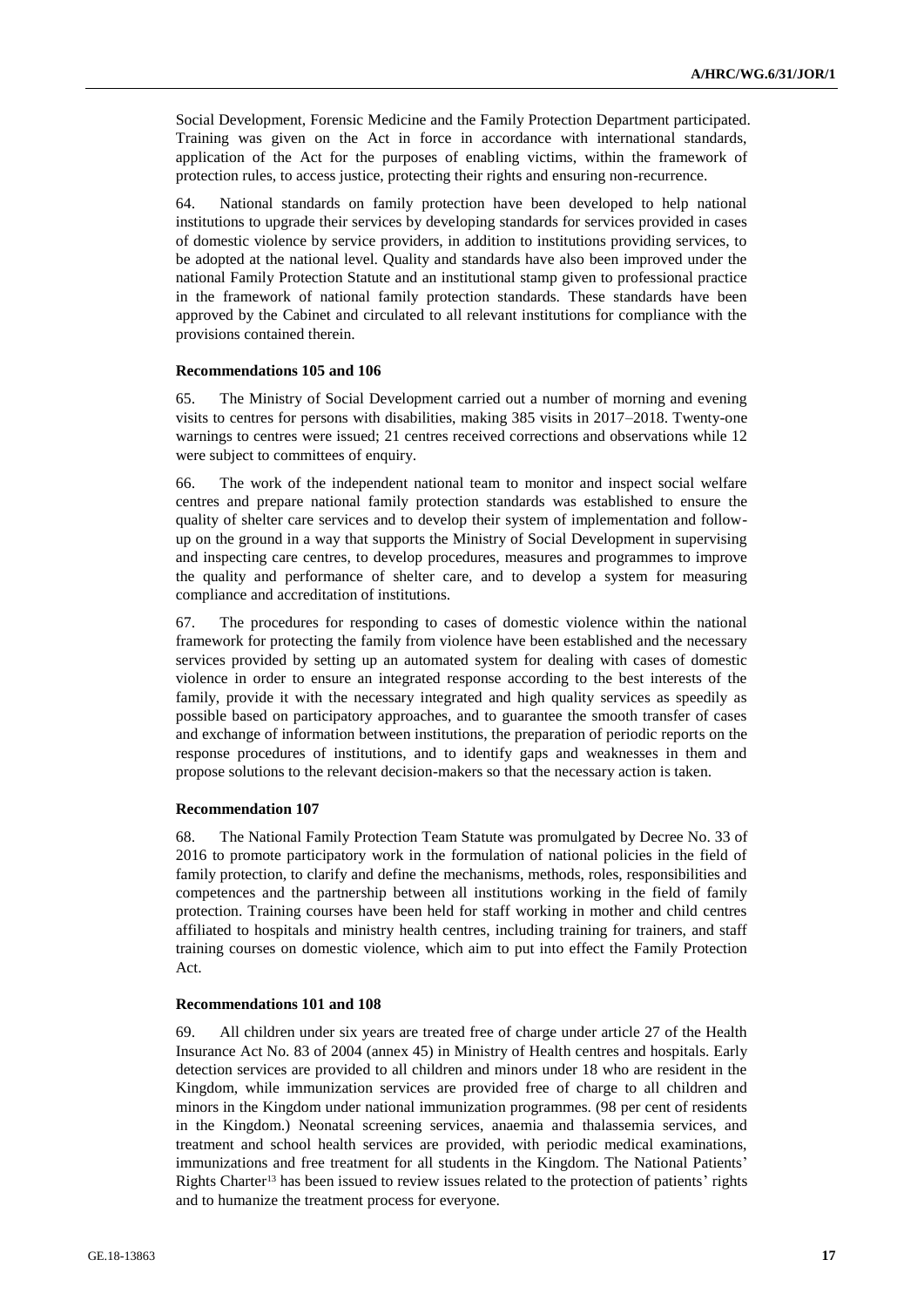#### **Social security and the right to health, education and water**

#### **Recommendation 125**

70. Despite the challenges faced by the Kingdom in the water sector and the lack of resources, the Government works to ensure the water needs of all its residents without discrimination, transparently and fairly. The Kingdom is constantly attentive to the water sector by monitoring and providing water with the highest local and international health standards. The State works to provide water sources serving the daily needs of all residents of the Kingdom. The Government is also working to provide nature reserves to protect and preserve plant and animal diversity as a national environmental resource.

### **Recommendation 109**

71. The Government is striving to develop kindergartens to provide the best care for children. By the school year 2017–2018, there were 1,611 government kindergartens. The Ministry of Education aims to reach 80 per cent coverage by the kindergarten stage by 2025. In 2017, 7,244 teachers were trained for kindergarten and the first three grades. All regions of the Kingdom also have secondary and basic schools for both genders, including Syrian students. Gross enrolment ratios are 97.3 per cent for both males and females, while net enrolment is 92.4 per cent for males and 94.1 per cent for females.

#### **Refugees**

#### **Recommendations 117, 118 and 119**

72. The Jordanian Government prepared the Jordan Response Plan for the Syrian crisis to alleviate the situation of Syrians residing in the Kingdom. It is updated annually by following best practices in burden-setting and needs assessment for both refugees and host communities in a single plan jointly developed by government ministries and institutions, various United Nations organizations, donors, local and international NGOs, representative diplomatic missions and international development agencies.

73. In its successive plans, the Jordanian Government has adopted an approach that combines humanitarian and development efforts within a single national framework that serves the needs of both Syrian refugees and host communities affected by the Syrian crisis. The successive plans have included development projects in the education, employment, energy, environment, health, justice, housing, water, transportation, social protection and decent livelihood sectors, in addition to the requirements of budgetary support to cover the increase in security costs, and government support for various commodities and materials and losses resulting from the repercussions of the crisis. For example, the amount of funding provided for the Syrian crisis response plan for 2017 was some \$1.7 billion, or 65 per cent of the requirements of the 2017 plan. As for the Jordan Response Plan for the Syrian crisis 2018–2020, the financial cost of covering the needs of Syrian refugees and enhancing momentum within this plan is estimated at about \$7.312 billion. However, the negative consequences and the lack of adequate funding have begun to show, not only for refugees but also for host communities, and this requires the support mechanisms of donor countries to host countries to be reconsidered, and the institutionalization and provision of full support to national plans to respond to the Syrian crisis.

74. Moreover, through the Ministry of Labour, the Jordanian Government is establishing a special section for the employment of Syrian labour. To date, 105,404 work permits have been issued to Syrians since 2016, and procedures for obtaining work permits have been facilitated. The total number of Syrian households benefiting from the assistance provided by the Jordanian Hashemite Charity Organization during the period 2014 to 2018 has been 943,812, 132,257, 52,516, 81,590 and 2,630, respectively. The assistance provided has included some areas inside Syria.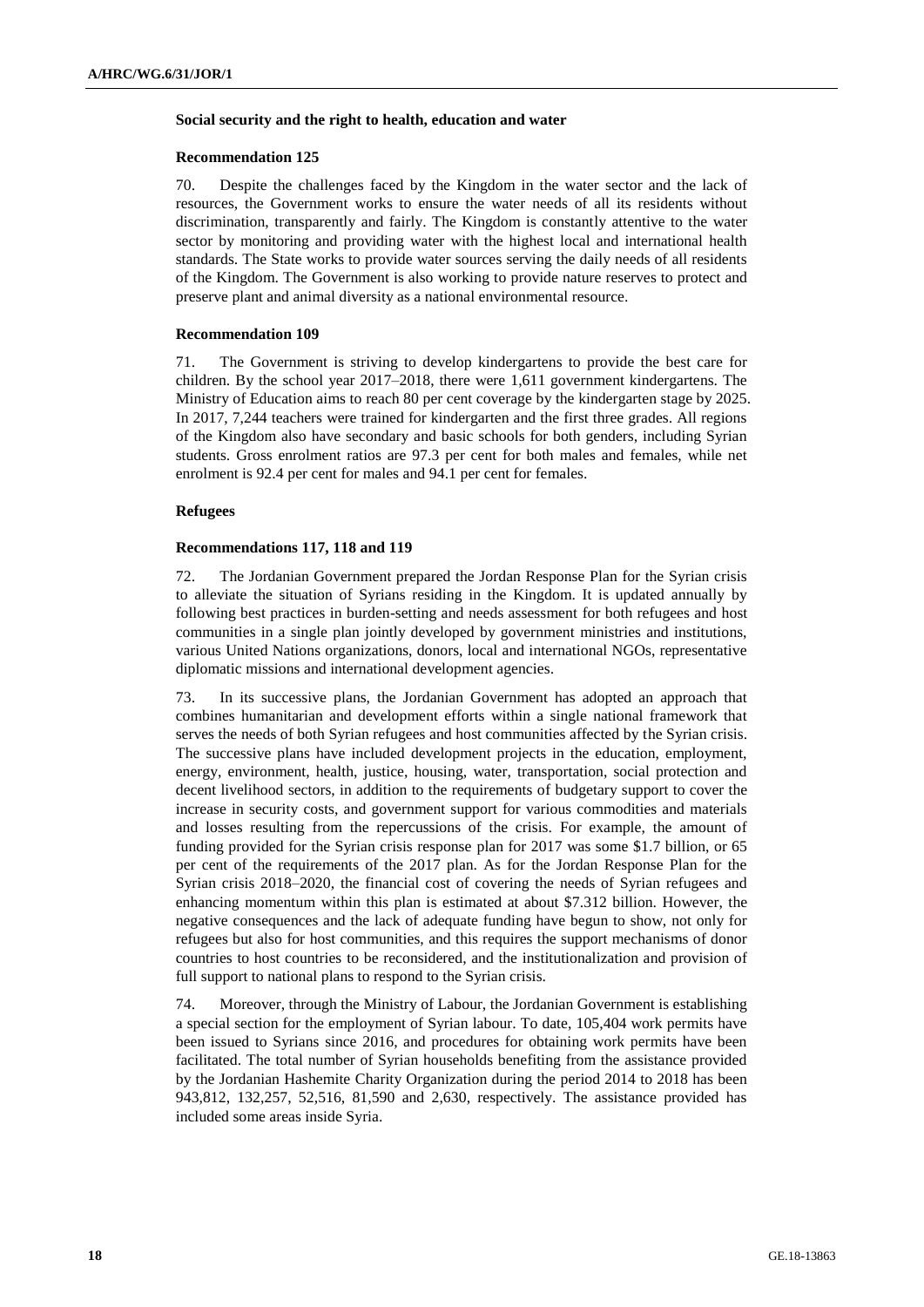#### **Dissemination of a human rights culture**

#### **Recommendations 17, 20, 21, 26 and 38**

75. The human rights culture has been disseminated among the staff of the security and police agencies through training programmes and workshops. The Public Security Directorate has also created a special prize for public security employees called the Dealing Well with Citizens Prize, which crystallizes modern ideas and concepts based on the preventive, humanitarian, social and civilizational dimensions of policing, to develop police and security working methods in the interest of the security, stability and prosperity of Jordanian society and to improve the mental image of the police officer through respect for citizens and supporting and consolidating the good relationship between the police and citizens in accordance with human rights standards.

76. Training courses have been held on the Juveniles Act for lawyers, judges, juvenile police personnel and social workers in the Ministry of Social Development. The training included dispute settlement, trial procedures, rebukes, reprimands, alternative penalties, consolidation of the term "best interests of the child" and fair trial standards.

77. Work has been done to raise awareness of human rights through the use of experts and specialists in this field to educate school and university students in this system. An analytical study of juvenile justice will be launched in 2018 to reduce the cases of juvenile delinquency and of referral of children to the courts through the settlement of child disputes in the advanced stages of lawsuits. There will be Arabic and English versions of the study containing the target percentage of reduced delinquency. Consultations have been held with all the institutions concerned with child protection issues aimed at compliance with the development to reduce violence against children.

78. In implementation of the obligations of the Ministry of Justice in the first main objective of the first pillar of the National Human Rights Plan 2016–2025 on protection of the right to life and physical integrity by providing the best procedural and objective protection for persons subject to arrest, providing legal assistance, and disseminating and improving the legal culture in the human rights field among law enforcement officers and in society through programmes to disseminate awareness culture in the field of human rights, 40 law awareness sessions were held in several governorates for various groups, involving a total of 1,065 persons, to promote the legal aid services provided by the Ministry of Justice.

79. In 2017, in cooperation with the Justice Centre for Legal Aid, the Ministry of Justice organized a panel discussion on legal rights and guarantees for persons during pre-trial proceedings, including legal aid. There were 35 participants, who included judges, public security officers (the heads of security centres, the family protection department and the juvenile police department), lawyers and Ministry of Justice staff. The discussion covered many topics, such as legal safeguards for persons detained during pre-trial proceedings in accordance with international standards, the rights of persons detained by law enforcement agencies, the requirements of the right to an effective defence in order to guarantee the rights of persons during pre-trial proceedings, and the role of the Ministry of Justice in following up the situation of detainees held in detention centres and rehabilitation centres.

80. The Judicial Institute held 12 sessions on awareness raising and human rights education in 2016 and 2017, with 217 and 471 participants respectively. Sessions for judges were held in 2015, 2016 and 2017, involving 205 judges.

81. In 2015, the Judicial Council, in cooperation with the Judicial Institute, organized three courses to disseminate human rights education to judges, attended by 26 judges. In 2016, seven sessions were held attended by 122 judges, and in 2017, three sessions attended by 57 judges.

### **Recommendation 18**

82. A matrix of concepts relating to the promotion of "concepts of social justice, the rule of law and respect for human rights" (annex 46) was prepared according to the age level of students and analysis of textbooks based on the matrix to determine the presence of these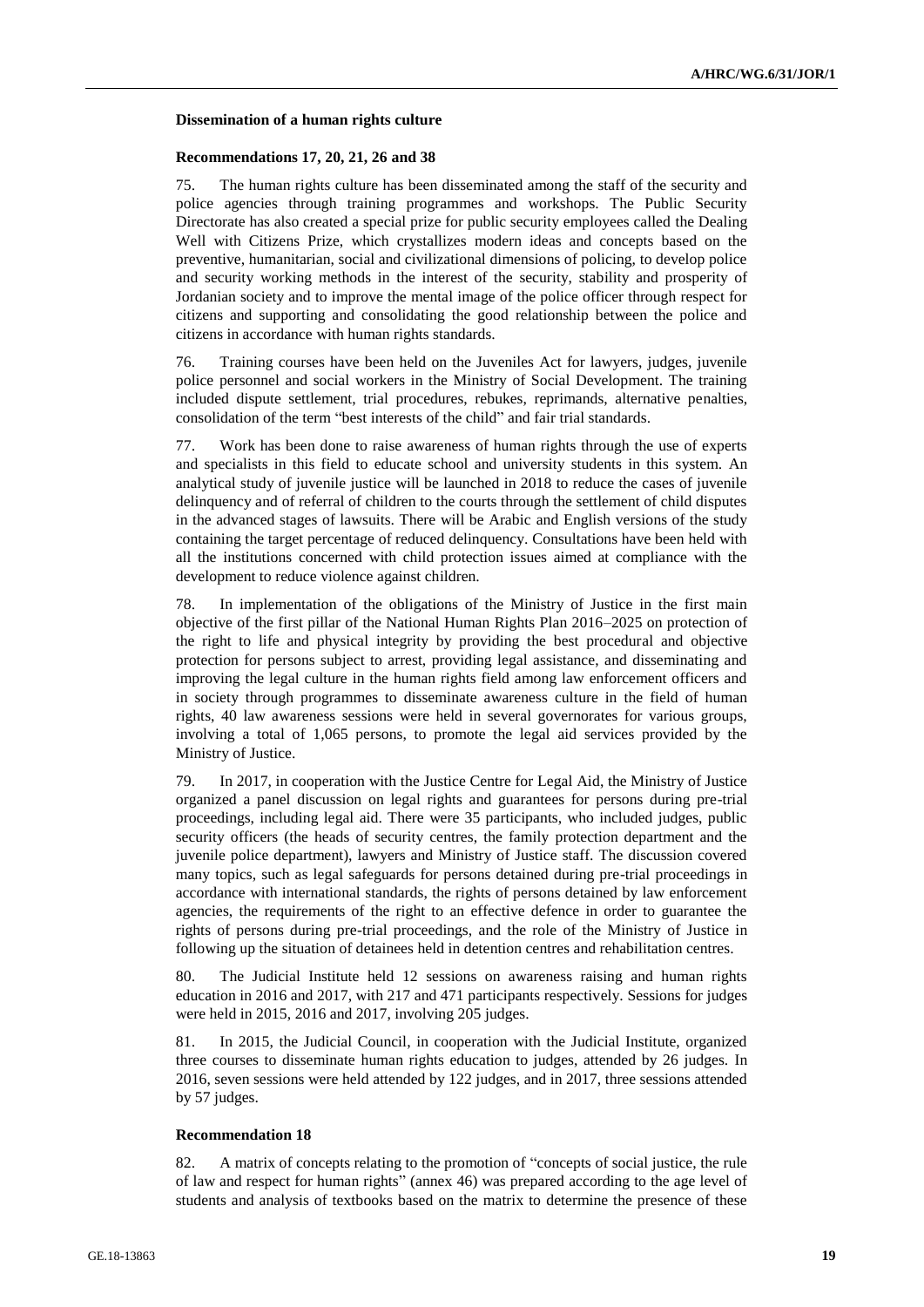concepts, and to address weaknesses by enhancing them with academic texts and educational activities and approaches. In order to impart to students the principles of respect for human rights and the rights of the child, and positive attitudes to their application in their daily lives, a series of lessons was written for national education textbooks for all classes on justice, equality, non-discrimination, public rights and freedoms, the renunciation of violence, extremism, intolerance and discrimination, and on tolerance, moderation, fairness, integrity, transparency, combating corruption, protecting the family, and women's and gender rights.

### **Recommendations 27, 28 and 29**

83. In the framework of the Kingdom's commitment to submit contractual reports to the international committees, the following have been discussed: the Kingdom's sixth periodic report on the Convention on the Elimination of All Forms of Discrimination against Women; the initial report on the International Convention on Persons with Disabilities; the Combined eighteenth to twentieth periodic report on the International Convention on the Elimination of All Forms of Racial Discrimination; the third periodic report on the Convention against Torture and Other Cruel, Inhuman or Degrading Treatment or Punishment; the fourth and fifth reports on the Convention on the Rights of the Child and the Protocols thereto; the fifth periodic report on the International Covenant on Civil and Political Rights; and the second periodic report of the Kingdom on measures taken to implement and put into effect the provisions of the Arab Charter on Human Rights. The Jordanian Government is also working to harmonize all national legislation with the international obligations ratified by the Kingdom and to enforce them in accordance with international standards on the promotion of human rights.

# **Recommendation 35**

84. The Kingdom has achieved comprehensive national cultural development, affirming its identity as a Jordanian, Arab, Islamic and humanitarian culture, consolidating the democratic concept with all it represents in terms of commitment to human rights, respect for pluralism and diversity, and freedom of expression and opinion, as guaranteed by the Constitution.

# **Recommendations 56 and 57**

85. Special training courses for judges on integrating international human rights standards into domestic law have been held in all regions of the country, in addition to specialized training in various human rights, family and children's rights, women's rights and persons with disabilities topics. The number of judges participating in these courses was 338. Training courses were held for all those working with vulnerable groups to care for family health, including the psychological effects of abuse on victims and how to deal with them, and training judges on the Protection from Domestic Violence Act. Judges who participated in external activities to enhance judicial cooperation, knowledge and to share experiences with other countries numbered 137.

### **Poverty and unemployment**

### **Recommendations 100 and 102**

86. The activities of the Programme for the Promotion of Economic and Social Productivity contribute annually to the establishment of 1,000 small and medium production projects, train 500 entrepreneurs and enrol 750 new graduates in a training programme to qualify them to enter the labour market. With regard to attracting investment to the governorates to contribute to finding solutions to the problems of unemployment and poverty, the investment map of the Kingdom has been prepared. It identifies 120 investment opportunities in 10 investment opportunity sites in each governorate. In 2014, the National Unified Registry project and outreach worker programme were implemented in cooperation with the World Bank and are expected to be completed by the end of 2018.

87. Jordan 2025: a National Strategy and Vision has been launched. It includes poverty eradication and combatting unemployment and aims to reduce the unemployment rate to no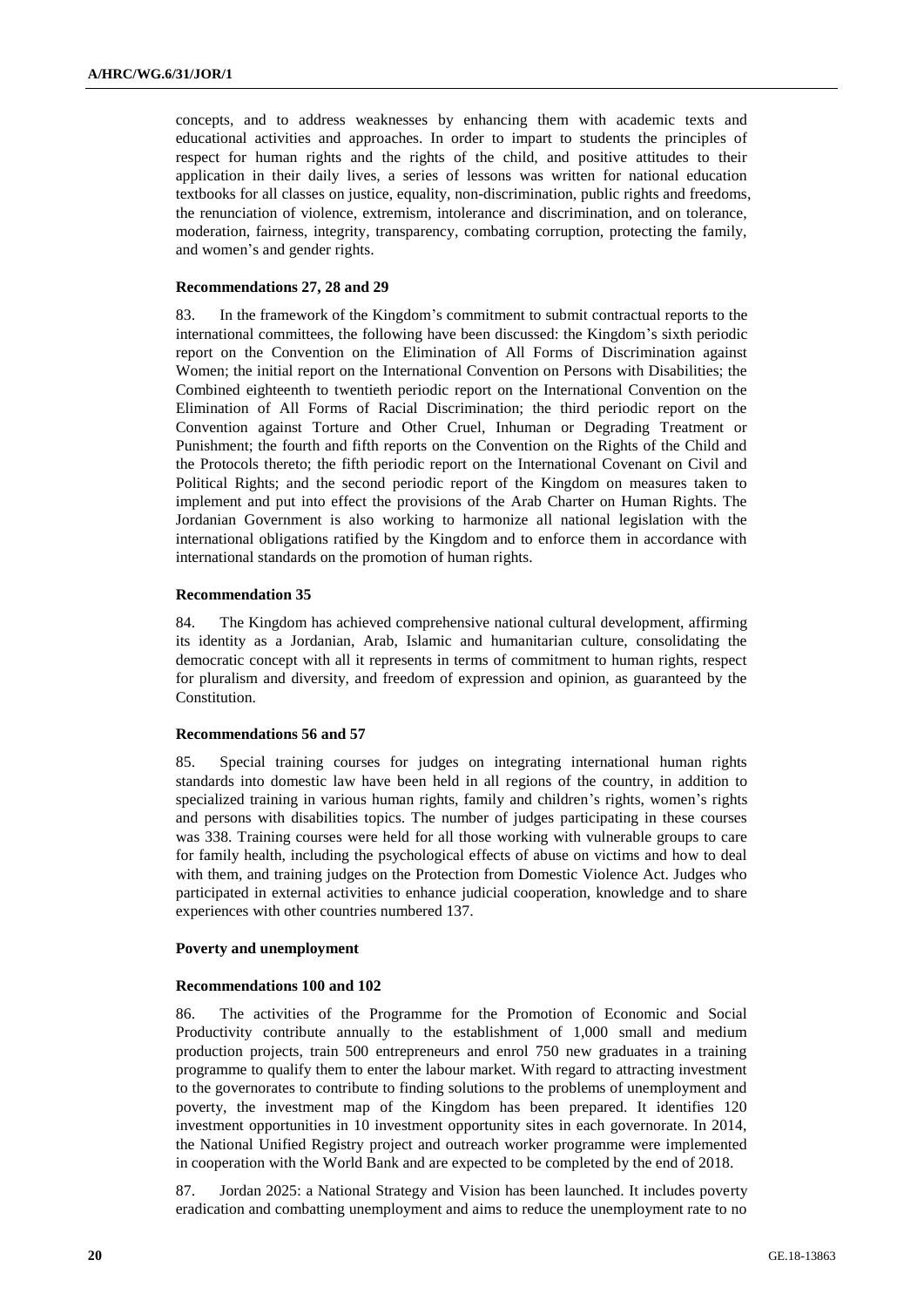more than 9 per cent and the poverty rate to 8 per cent by 2025. The State budget makes annual financial allocations to provincial development funds to stimulate the local economy and establish schools, health centres and small projects, in addition to allocations for implementation of the social safety net programme to guarantee the right of citizens to access food and have an adequate standard of living. Allocations are also made to support the Hashemite Fund for Development of Jordan Badia, the National Aid Fund, the Development and Employment Fund and expenditure on programmes for poor students in Jordanian universities and poor families. The Social Security Act No. 1 of 2014 also approved the linking of pensions and benefits to inflation or the average annual growth rate of the average wage.

# **VI. Partial implementation of recommendations**

# **Recommendations 9, 97 and 124**

88. Work is under way to amend three draft laws. Temporary Employment Act No. 26 of 2010 is being amended to protect workers' rights and provide a safe working environment by amending the regulations and instructions on the domestic workers sector, including introduction of the definition of gender discrimination in wages for work of equal value, and increasing the penalty if such discrimination by the employer is proven, and the definition of flexible work. Article 72 is being amended to provide nurseries for workers' children, and article 12 to grant paternity leave. A technical committee of the National Council for Family Affairs is currently working to update the National Framework to Combat Child Labour of 2011 in partnership with the Ministry of Social Development, the Ministry of Education, the Ministry of Labour, the Ministry of Interior and ILO. It will also consult with civil society institutions and relevant international institutions, and issue a handbook of practical procedures to be approved by the Prime Minister. The Prevention of Trafficking in Persons Act in force: the Statute on Shelters for Victims and those Harmed by Human Trafficking Offences No. 30 of 2012 is being amended, and guidelines drafted on shelters for victims of human trafficking offences in order to comply with the amended Trafficking in Persons Act after the emergence of the final amended version. The National Strategy for the Prevention of Human Trafficking includes four main themes: prevention, protection, prosecution, and exchange by local, regional and international partnerships. The Personal Status Act and preparation of the first draft of the Rights of the Child Act.

### **Recommendation 33**

89. The Government has been working on an executive plan to raise awareness of the principle of citizenship, the rule of law and equality, $<sup>14</sup>$  which is aimed at contributing to the</sup> creation of a social culture based on the principle of citizenship, the rule of law and equality.

# **VII. Challenges the Kingdom faces in making progress on human rights issues**

#### **Political and security challenges**

- 90. The political and security challenges include the following:
	- **The failure to date to reach a solution to the Palestinian question contributes to increasing the economic, social and security impacts on the Kingdom. The international community must therefore continue its efforts to resolve the Palestinian question.**
	- **The ongoing Syrian crisis and the hosting of a large number of Syrians in the Kingdom. The international community should therefore continue to work to find a political solution to the Syrian crisis.**
	- **The terrorist threats targeting Jordan because of its geographical location, its stable and moderate political positions and developments in the region (the instability of some neighbouring countries, the spread of violence and weapons,**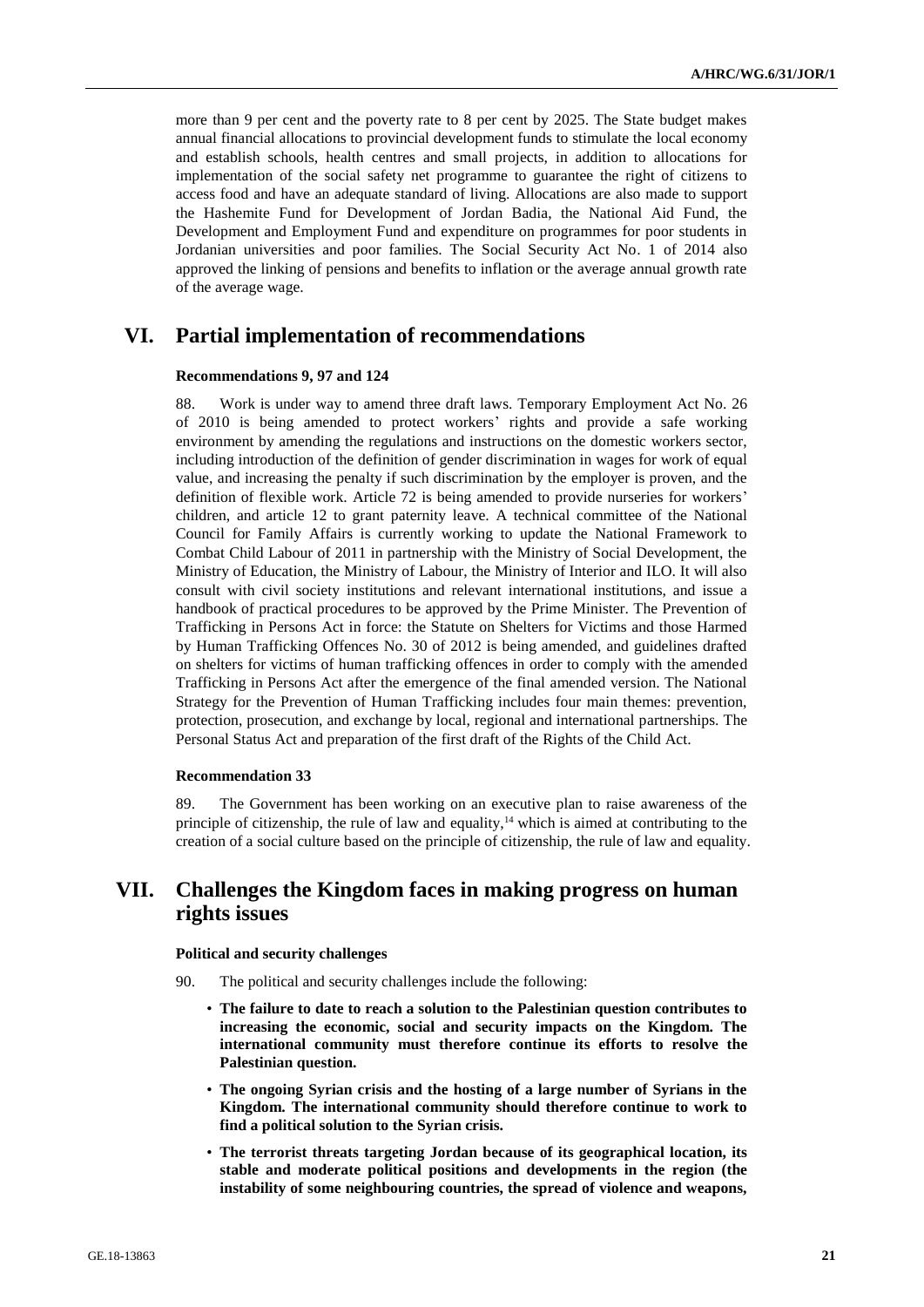**the spread of radical ideologies and the phenomenon of religious extremism and sectarian divide).**

**Economic and social challenges**

- 91. The economic and social challenges include the following:
	- **Significant additional pressures resulting from hosting Syrians affect all aspects of life and infrastructure, especially the water, sanitation, health, education and municipal services sectors; the emergence of social challenges; in addition to the burdens on the public purse, the challenges in the labour market resulting from the Syrian presence, the spread of unemployment and poverty because of the lack of economic resources; the high cost of hosting Syrians in Jordanian territory and failure to act adequately on the principle of burden-sharing and solidarity in the required form; the closure of land borders with Jordan's trading partners has implications for economic sectors such as low exports, rising shipping costs and, consequently, the inability of those sectors to continue to provide jobs, among others. All this threatens the national and developmental gains achieved in recent decades.**
	- **Lack of water resources. Jordan ranks as the second poorest country in the world in terms of water, in addition to the challenges it faces in terms of climate change and global environmental conditions, which include desertification.**
	- **The need to provide the necessary resources and expertise to implement the Sustainable Development Goals and their human rights-related indicators, and to spread the human rights culture.**
	- **The need to provide technical and material support to translate the new provisions of the Rights of Persons with Disabilities Act No. 20 of 2017 into practical facts and practices felt by all concerned.**

# **VIII. Jordan's view of the human rights situation**

92. Despite the challenges, the Jordanian State is working to include the results of the UPR recommendations within the framework of a national implementation plan to improve the human rights situation in Jordan and bring it into line with the themes of the Comprehensive National Human Rights Plan 2016–2025 with the participation of all sections of Jordanian society.

# **IX. Conclusion**

93. The Hashemite Kingdom of Jordan affirms its earnest and sincere endeavour to consolidate the human rights system, its continued commitment to respect for human rights and fundamental freedoms within the framework of the Constitution, international commitments and governmental programmes and policies, and to building on what has been achieved in this area, and submits its third periodic review report on the human rights situation. The Kingdom also affirms that, despite the political and security conditions surrounding this region, the process of political reform is current, ongoing and gradually taking place through the adoption of a roadmap for reform and development in the presence of an effective political will that believes in, sponsors and consolidates reform.

*Notes*

- <sup>1</sup> استقبل مكتب المنسق الحكومي تقارير أصحاب المصلحة من (المركز الوطني لحقوق الإنسان، تحالف عين الأردن، تحالف إنسان، تحالف إرادة شباب، التحالف المدني لمناهضة التعذيب).
- <sup>2</sup> وحدة الحكومة الشفافة / وزارة التخطيط والتعاون الدولي تم إنشائها بتاريخ 2018/5/15.<br><sup>3</sup> مكتب الشكاوى وحقوق الإنسان / المديرية العامة لقوات الدرك تم تأسيسه خلال العام 2018 وهو مرتبــــــط مباشرة
- بعطوفـــــــة المدير العـــــام لقوات الدرك.

<sup>4</sup> مركز تدريب متخصص لحقوق اإلنسان/ مديرية األمن العام استحدث عام 2017 ويتبع لمكتب الشفافية وحقوق اإلنسان.